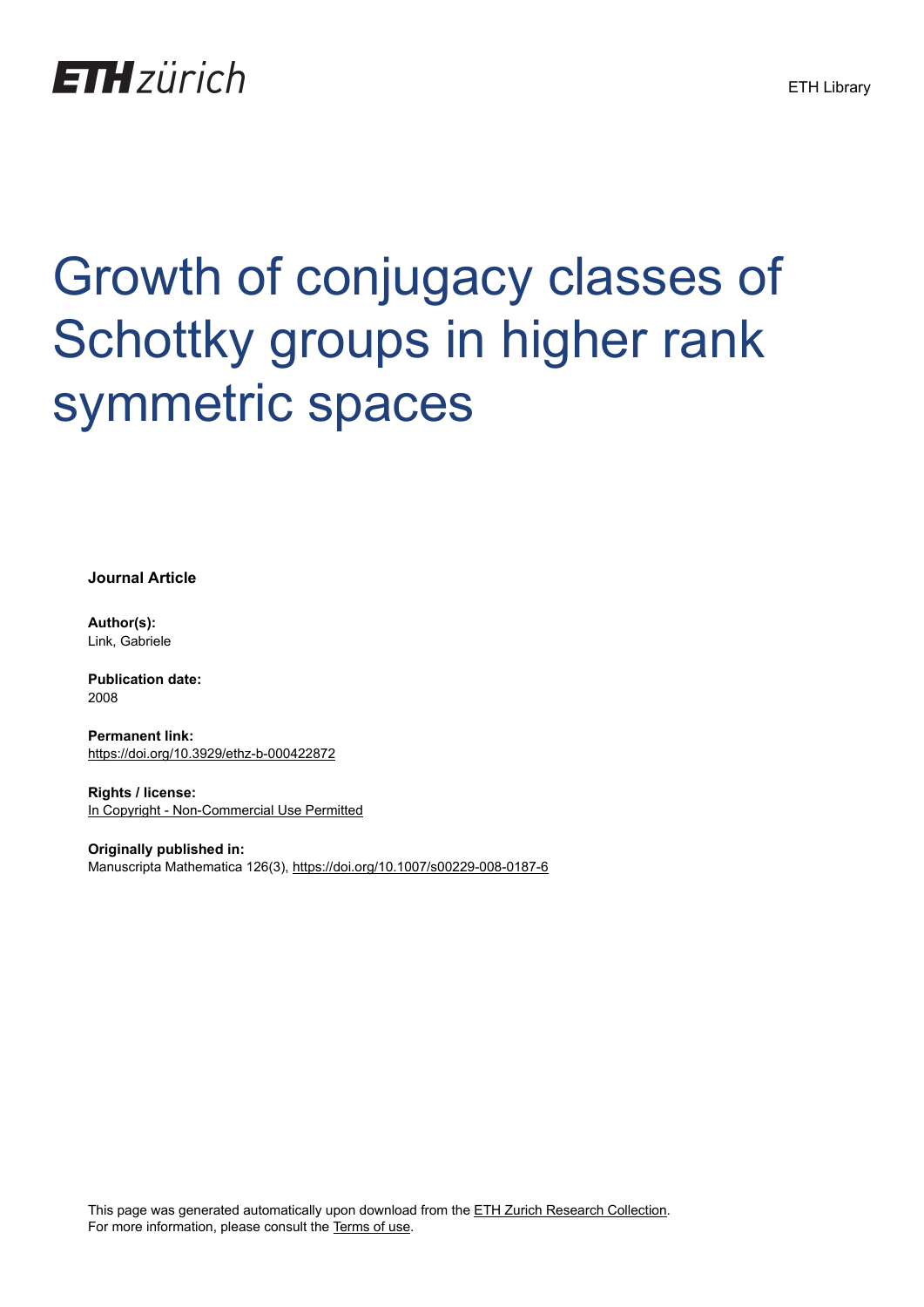#### Gabriele Link

### **Growth of conjugacy classes of Schottky groups in higher rank symmetric spaces**

Received: 20 November 2007 / Revised: 18 April 2008 Published online: 10 May 2008

**Abstract.** Let *X* be a globally symmetric space of noncompact type and rank greater that one, and  $\Gamma \subset \text{Isom}(X)$  a Schottky group of axial isometries. Then  $M := X/\Gamma$  is a locally symmetric Riemannian manifold of infinite volume. The goal of this note is to give an asymptotic estimate for the number of primitive closed geodesics in *M* modulo free homotopy with period less than *t*.

#### **1. Introduction**

Let *M* be a complete Riemannian manifold of nonpositive sectional curvature, and denote by  $P(t)$  the number of primitive closed geodesics in  $M$  of period less than  $t$  modulo free homotopy. If  $M$  is compact with volume entropy  $h$ , there are various results describing the asymptotic behavior of this function  $P(t)$ : The most remarkable early result due to Margulis [\[17](#page-17-0)[,18](#page-17-1)] states that if *M* has pinched negative curvature, then

$$
\lim_{t \to \infty} P(t) \cdot ht \cdot e^{-ht} = 1.
$$

Later, Knieper [\[11](#page-17-2)[–13](#page-17-3)] obtained a slightly weaker analogon of this result for geometric rank one manifolds: He proved the existence of constants  $a > 1$  and  $t_0 > 0$  such that

$$
\frac{1}{a t} e^{ht} \le P(t) \le \frac{a}{t} e^{ht}
$$

for  $t > t_0$  [\[13,](#page-17-3) Theorem 5.6.2].

For compact rank one symmetric spaces of noncompact type, Margulis' result has been improved by giving error terms [\[5](#page-17-4)]. Moreover, several authors obtained asymptotic equivalents of  $P(t)$  for quotients of noncompact manifolds with pinched negative curvature by convex cocompact and certain geometrically finite discrete isometry groups (see e.g.  $[7,14,19]$  $[7,14,19]$  $[7,14,19]$  $[7,14,19]$ ). In this case, the exponential growth rate of  $P(t)$  is no longer governed by the volume entropy  $h$  but instead by the critical

*Mathematics Subject Classification (2000)* 20E45, 22E40, 53C35

G. Link (B): Forschungsinstitut für Mathematik, Rämistrasse 101, 8092 Zürich, Switzerland. e-mail: gabriele.link@fim.math.ethz.ch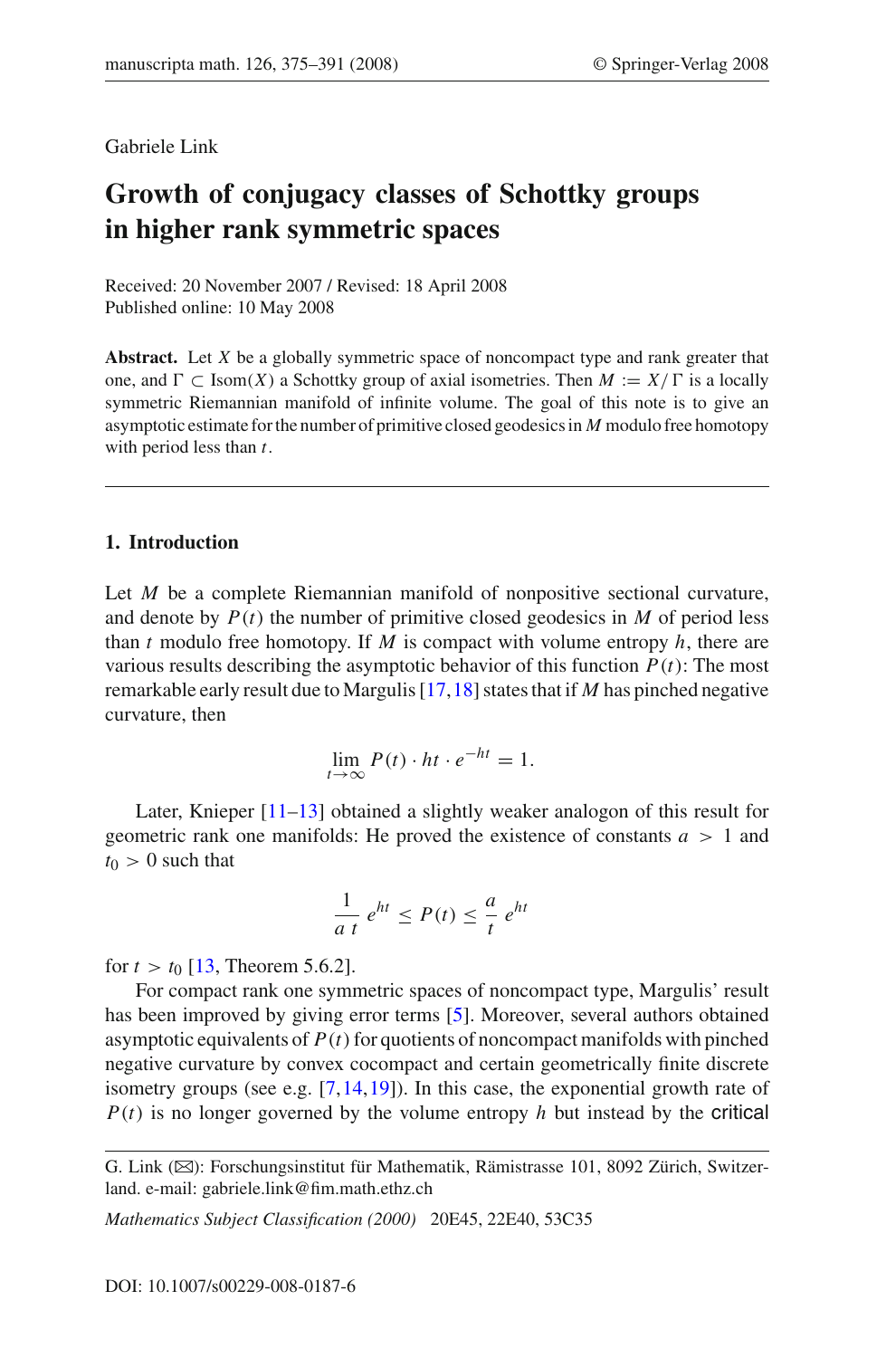exponent of the deck transformation group  $\Gamma$  of the Riemannian universal covering  $X \rightarrow M$ 

$$
\delta(\Gamma) := \inf \left\{ s > 0 \ \middle| \ \sum_{\gamma \in \Gamma} e^{-s d(x, \gamma \gamma)} < \infty \right\},
$$

where *x* and *y* are arbitrary points in *X*. Recently, Roblin  $[21,22]$  $[21,22]$  $[21,22]$  proved similar results in the even more general context of CAT(−1)-spaces . The common approach to obtain an asymptotic equivalent for  $P(t)$  consists in establishing an asymptotic equivalent for the orbit counting function  $N_{\Gamma}(R) := #\{\gamma \in \Gamma : d(x, \gamma \gamma) < R\};$ in negative curvature, when the geodesic flow is Anosov,  $N_{\Gamma}(R)$  and  $P(t)$  are intimately related.

However, in higher rank symmetric spaces the knowledge of the asymptotic behavior of  $N_{\Gamma}(R)$  does not allow in general to obtain an asymptotic estimate for  $P(t)$ . This is due to the fact that there are uncountably many closed geodesics in each free homotopy class. Although for finite volume locally symmetric spaces of rank  $r \ge 2$  an asymptotic equivalent for  $N_{\Gamma}(R)$  of the form  $R^{(r-1)/2}e^{\delta(\Gamma)R}$  is known ([\[9](#page-17-10), Theorem 1.4] combined with [\[12](#page-17-11), Theorem 6.2]), not even an analogon of Knieper's result could be proved so far. In this note we treat the case where *M* is a locally symmetric space of noncompact type with a Schottky group  $\Gamma$  (in the sense of Benoist [\[2\]](#page-17-12)) as deck transformation group. For such groups Jean-François Quint [\[20\]](#page-17-13) recently established an asymptotic equivalent for  $N_{\Gamma}(R)$  of the form constant times  $e^{\delta(\Gamma)R}$  using symbolic dynamics. Here we describe a geometric method to deduce from his result an asymptotic estimate for  $P(t)$  as follows:

**Main theorem.** If M is a locally symmetric space of rank  $r \geq 2$  with deck trans*formation group*  $\Gamma$  *as above, there exist constants a* > 1 *and*  $t_0$  > 0 *such that for any*  $t > t_0$ 

$$
\frac{1}{a t^r} e^{\delta(\Gamma)t} \le P(t) \le \frac{a}{t} e^{\delta(\Gamma)t}.
$$

We remark that in the case of rank one symmetric spaces, Schottky groups are known to be convex cocompact. Hence our result is covered by a special case of one of the above mentioned results due to Lalley [\[14\]](#page-17-6): If *M* is a quotient of a Hadamard manifold with pinched negative curvature by a convex cocompact discrete isometry group  $\Gamma$ , then  $P(t)$  is asymptotically equivalent to a constant times  $e^{\delta(\Gamma)t}/t$ . For a precise statement in an even more general setting we refer the reader to Theorem 5.1.1 in [\[22](#page-17-9)].

The paper is organized as follows: In Sect. 2 we recall some basic facts about symmetric spaces of noncompact type and decompositions of semisimple Lie groups. Section 3 describes some important concepts concerning closed geodesics in a locally symmetric space. In Sect. 4 we introduce the Schottky groups we will be concerned with and state some results about their limit set and the exponential growth rate of certain orbit points. Section 5 is devoted to the proof of the key step in our main theorem, namely to give an upper bound for the number of isometries corresponding to the same free homotopy class of closed geodesics in the quotient. Finally, in Sect. 6, we restate the main theorem and complete its proof.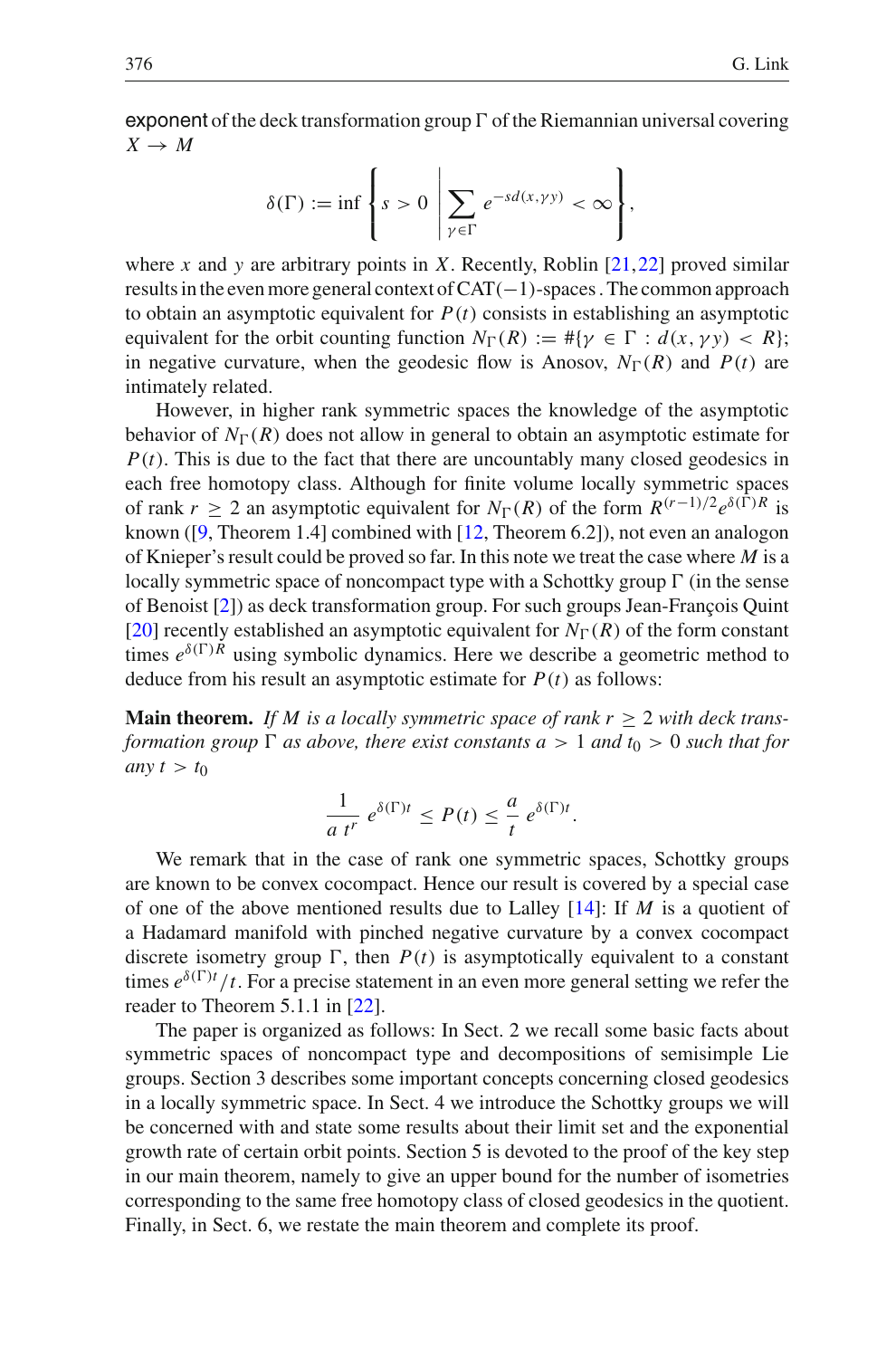#### **2. Preliminaries on symmetric spaces**

The purpose of this section is to introduce some terminology and notation, and to summarize some basic results about symmetric spaces of noncompact type (see also  $[3,8,10]$  $[3,8,10]$  $[3,8,10]$  $[3,8,10]$ ) which we shall need.

Let *X* be a simply connected symmetric space of noncompact type with base point  $o \in X$ ,  $G = \text{Isom}^o(X)$  the connected component of the identity, and  $K \subset G$ the isotropy subgroup of  $\varphi$  in  $G$ . Then  $X$  is a manifold of nonpositive curvature, *G* a semisimple Lie group with trivial center, *K* a maximal compact subgroup of *G*, and we may write  $X = G/K$ . If g and  $\xi$  denote the Lie algebras of G and K, then the geodesic symmetry of *X* at *o* determines a Cartan decomposition  $\mathfrak{g} = \mathfrak{k} \oplus \mathfrak{p}$ , where p is identified with the tangent space  $T_oX$  of X at  $o$ . Let  $a \subset p$  be a maximal abelian subalgebra, and  $\mathfrak{a}^+ \subset \mathfrak{a}$  an open Weyl chamber with closure  $\overline{\mathfrak{a}^+}$ . A flat in *X* is a totally geodesic submanifold of the form  $ge^{a}o, g \in G$ . The decomposition  $G = Ke^{\overline{a^+}} K$  is called the Cartan decomposition of *G*.

<span id="page-3-0"></span>**Definition 2.1.** For *x*,  $y \in X$  the unique vector  $H \in \overline{a^+}$  with the property  $x = go$ and  $y = ge^{H}$  *o* for some  $g \in G$  is called the **Cartan vector** of the ordered pair of points  $(x, y) \in X \times X$  and will be denoted  $H(x, y)$ .

Notice that the length of the Cartan vector  $H(x, y)$  is exactly the Riemannian distance between *x* and *y*. If  $rank(X) := \dim \mathfrak{a} = 1$ , then the Cartan vector of a pair of points is simply this number.

Let  $\Sigma$  be the set of restricted roots of the pair (g, a), and  $\Sigma^+ \subset \Sigma$  the set of positive roots determined by the Weyl chamber  $\mathfrak{a}^+$ . We denote  $\mathfrak{g}_{\alpha}$  the root space of  $\alpha \in \Sigma$ ,  $n^+ := \sum_{\alpha \in \Sigma^+} \mathfrak{g}_{\alpha}$ , and  $N^+$  the Lie group exponential of the nulnotent Lie algebra  $n^+$ . The decomposition  $G = KAN^+$  is called the lwassews nilpotent Lie algebra  $n^+$ . The decomposition *G* = *K AN*<sup>+</sup> is called the Iwasawa decomposition associated to the Cartan decomposition  $G = Ke^{\overline{a^+}}K$ . If M denotes the centralizer of  $\alpha$  in  $K$ , the Iwasawa decomposition induces a natural projection

$$
\pi^I: G \to K/M
$$
  

$$
g = kan \mapsto kM.
$$

Let  $M^*$  be the normalizer of  $\alpha$  in  $K$ , and  $W = M^*/M$  the Weyl group of the pair (g,  $\alpha$ ). We will denote  $w_* \in W$  the unique element such that  $Ad(m_{w_*})$  $(-\alpha^+) = \alpha^+$ for any representative  $m_{w*}$  of  $w_*$  in  $M_*$ .

The geometric boundary  $\partial X$  of *X* is defined as the set of equivalence classes of asymptotic geodesic rays endowed with the cone topology. This boundary is homeomorphic to the unit tangent space of an arbitrary point in  $X$  (compare  $[1,$ Chap. II), and  $\overline{X} := X \cup \partial X$  is homeomorphic to a closed ball in  $\mathbb{R}^N$ , where  $N := \dim X$ .

Let  $a_1 \subset a$  be the set of unit vectors in  $a \subset p \cong T_oX$ . For  $x \in X$  and  $z \in \overline{X} \setminus \{x\}$ we denote  $\sigma_{x,z}$  the unique unit speed geodesic ray emanating from *x* containing *z*. The direction  $H \in \overline{a_1^+}$  of a point  $\xi \in \partial X$  is defined as the Cartan vector of the ordered pair  $(a, \sigma_{\xi}(1))$  i.e.  $H = H(a, \sigma_{\xi}(1))$  if  $k \in K$  is such that  $\xi$ the ordered pair  $(o, \sigma_{o,\xi}(1))$ , i.e.  $H = H(o, \sigma_{o,\xi}(1))$ . If  $k \in K$  is such that  $\xi$ belongs to the class of the geodesic ray  $\sigma$  given by  $\sigma(t) := ke^{Ht}\sigma, t > 0$ , we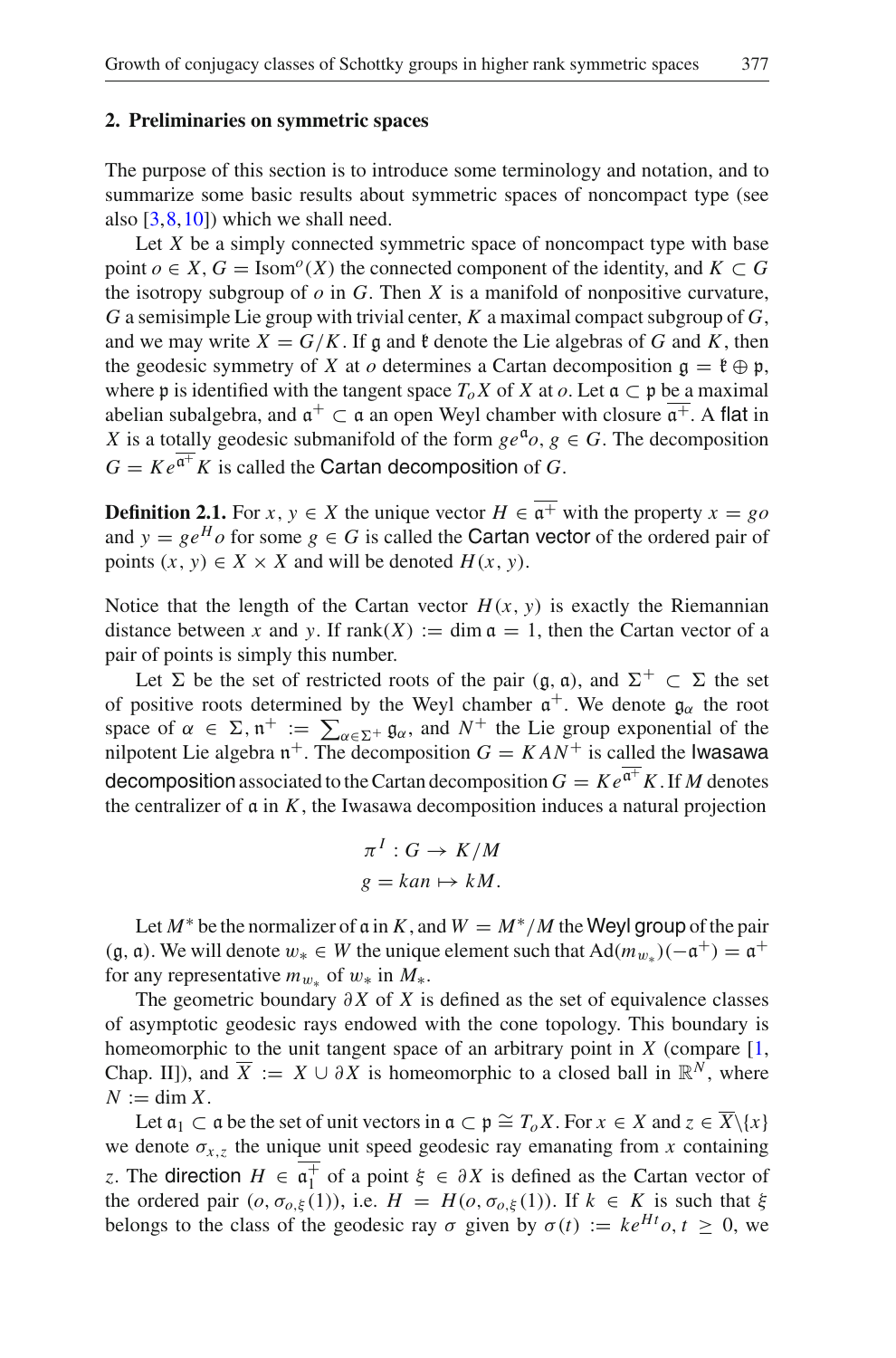write  $\xi = (k, H)$ . Notice that *k* is only determined up to right multiplication by an element in the centralizer of *H* in *K*.

If the rank of *X* is greater than one, then the regular boundary ∂ *Xreg* is defined as the set of classes with Cartan projection  $H \in \mathfrak{a}_1^+$ . If  $rank(X) = 1$ , then  $\mathfrak{a}_1^+$  is a noint and we use the convention  $\partial X^{reg} := \partial X$ . We will further need the continuous point and we use the convention  $\partial X^{reg} := \partial X$ . We will further need the continuous projection

$$
\pi^B : \partial X^{reg} \to K/M
$$

$$
(k, H) \mapsto kM,
$$

which is a homeomorphism if and only if  $rank(X) = 1$ .

The isometry group of *X* has a natural action by homeomorphisms on the geometric boundary. If  $g \in G, \xi = (k, H) \in \partial X$  and  $k' \in K$  is such that  $\pi^{I}(gk) = k'M$ , then  $g \cdot (k, H) = (k', H)$  (see [\[15](#page-17-18), Lemma 2.2]). In particular, the *G*-action preserves the directions of boundary points, hence *G* acts transitively on the geometric boundary if and only if  $rank(X) = 1$ . However, the projection  $\pi^{B}$ induces a transitive action of *G* by homeomorphisms on the Furstenberg boundary  $K/M = \pi^B(\partial X^{reg})$ . So if  $\xi = (k, H) \in \partial X^{reg}$ , then  $g\pi^B(\xi) = \pi^B(g\xi)$ *k M*.

Moreover, for  $\xi \in \partial X$  we denote Vis<sup>∞</sup>( $\xi$ ) the set of points in the geometric boundary which can be joined to  $\xi$  by a geodesic, i.e.

Vis<sup>∞</sup>(ξ) := { $\eta \in \partial X$  | ∃ geodesic  $\sigma$  such that  $\sigma(-\infty) = \xi$ ,  $\sigma(\infty) = \eta$  }.

Notice that for rank one symmetric spaces we have  $Vis^{\infty}(\xi) = \partial X \setminus {\xi}$  for all ξ ∈ ∂ *X*. The Bruhat visibility set of a point ξ ∈ ∂ *Xreg*

$$
Vis^{B}(\xi) := \pi^{B} (Vis^{\infty}(\xi))
$$

will play an important role in the sequel. It is a dense and open submanifold of the Furstenberg boundary *K*/*M* and corresponds to a Bruhat cell of maximal dimension (compare [\[15,](#page-17-18) Sect. 2.3]).

#### <span id="page-4-0"></span>**3. Conjugacy classes and closed geodesics**

Let *M* be a locally symmetric space of noncompact type with universal Riemannian covering manifold *X*, and  $\Gamma \subset \text{Isom}(X)$  the group of deck transformations of the covering projection  $X \to M$ . It is well-known that  $\Gamma$  is a discrete and torsion free group isomorphic to the fundamental group of *M*. If  $G = \text{Isom}^o(X)$  is the connected component of the identity, we fix a Cartan decomposition  $G = Ke^{\overline{\mathfrak{a}^+}}K$ and the associated Iwasawa decomposition  $G = KAN^+$ . Let  $o \in X$  be the unique point stabilized by *K*.

In order to describe closed geodesics in *M*, we will need to work with the following kind of isometries of *X*: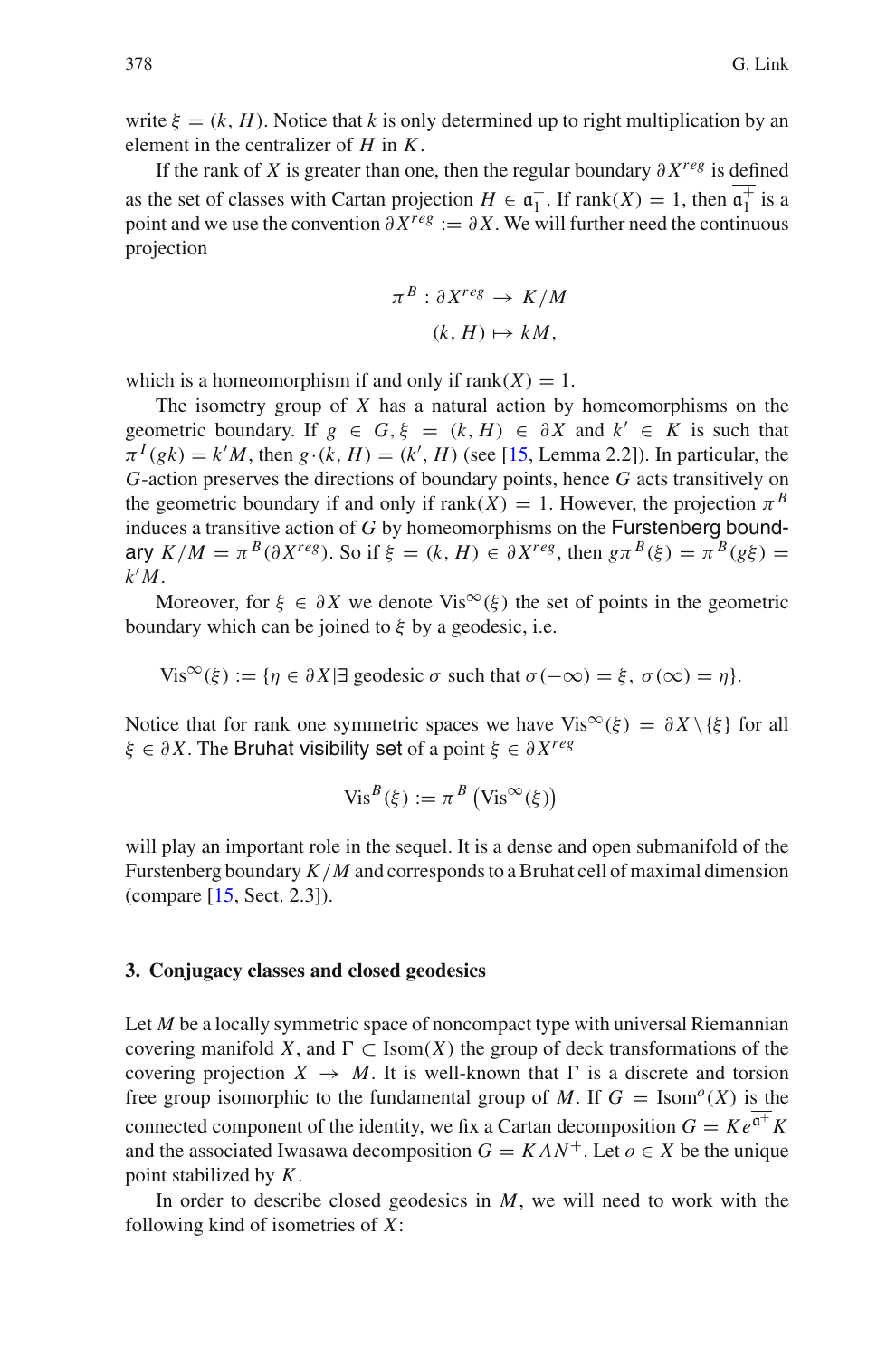**Definition 3.1.** An isometry  $\gamma \neq id$  of *X* is called axial, if there exists a constant *l* > 0 and a unit speed geodesic  $\sigma \subset X$  such that  $\gamma(\sigma(t)) = \sigma(t+l)$  for all  $t \in \mathbb{R}$ .

We call  $L(\gamma) := H(\sigma(0), \sigma(l)) \in \overline{\mathfrak{a}^+ \setminus \{0\}}$  the translation vector, and  $l(\gamma) :=$  $||L(\gamma)|| > 0$  the translation length of  $\gamma$ . The boundary point  $\gamma^+ := \sigma(\infty)$  is called the attractive fixed point, and  $\gamma^- := \sigma(-\infty)$  the repulsive fixed point of *γ*. We say that *γ* is regular axial if  $\gamma^+ \in \partial X^{reg}$ .

For an axial isometry  $\gamma$  we define the set  $Ax(\gamma) := \{x \in X \mid d(x, \gamma x) = l(\gamma)\}\$ which consists of the union of parallel geodesics translated by  $\gamma$ . Then Ax( $\gamma$ )∩∂X is exactly the set of fixed points of  $\gamma$ .

If  $\gamma$  is regular axial and  $x \in Ax(\gamma)$ , then there exists  $g \in G$  such that  $x = go$ and  $\gamma x = g e^{L(\gamma)}$ *o*. Moreover,  $\pi^B(\gamma^+) = \pi^I(g)$ ,  $\pi^B(\gamma^-) = \pi^I(gw_*)$ , and the set of fixed points in the Furstenberg boundary  $Fix^B(\gamma)$  is exactly the finite set

$$
Fix^{B}(\gamma) = \{\pi^{I}(gw)|w \in W\}.
$$

If  $\gamma \in \Gamma$  is axial and  $\sigma, \sigma' \subset Ax(\gamma) \subset X$  are geodesics translated by  $\gamma$ , then  $\sigma$ and  $\sigma'$  project to freely homotopic closed geodesics of the same period  $\leq l(\gamma)$  in the quotient *M*. Since  $\text{Ax}(\gamma)$  consists of an uncountable union of parallel geodesics translated by  $\gamma$ , there are uncountably many closed geodesics in each free homotopy class. In order to describe these free homotopy classes, we will make use of the following

**Definition 3.2.**  $\gamma$ ,  $\gamma' \in \Gamma$  are said to be **equivalent** if and only if there exist *n*, *m* ∈ Z and  $\varphi \in \Gamma$  such that  $(\gamma')^m = \varphi \gamma^n \varphi^{-1}$ . An element  $\gamma_0 \in \Gamma$  is called **primitive** if it cannot be written as a proper power  $\gamma_0 = \varphi^n$ , where  $\varphi \in \Gamma$  and  $n \ge 2$ .

Each equivalence class can be represented as

$$
[\gamma] = {\varphi \gamma_0^k \varphi^{-1}} |\gamma_0 \in \Gamma, \ \gamma_0 \text{ primitive}, \ k \in \mathbb{Z}, \ \varphi \in \Gamma \}.
$$

It is easy to see that the set of equivalence classes of axial elements in  $\Gamma$  is in one to one correspondence with the set of geometrically distinct closed geodesics modulo free homotopy. If  $\gamma \in \Gamma$  is axial, we put

$$
l([\gamma]):=\min\{l(\varphi)|\varphi\in[\gamma]\}
$$

and notice that if  $\gamma_0$  is a primitive isometry representing [ $\gamma$ ], then  $l([\gamma]) = l(\gamma_0)$ . Moreover,

$$
P(t) := #\{[\gamma]|\gamma \in \Gamma \text{ axial}, l([\gamma]) < t\}
$$

counts the number of geometrically distinct closed geodesics of period less than *t* modulo free homotopy.

We will see that  $P(t)$  is intimately related to the number

$$
N_{\Gamma}(R) := \#\{\gamma \in \Gamma | d(o, \gamma o) < R\},\
$$

which allows the following alternative characterization of the critical exponent of  $\Gamma$ :

<span id="page-5-0"></span>
$$
\delta(\Gamma) = \limsup_{R \to \infty} \left( \frac{1}{R} \log N_{\Gamma}(R) \right).
$$

In the sequel, we will further need the following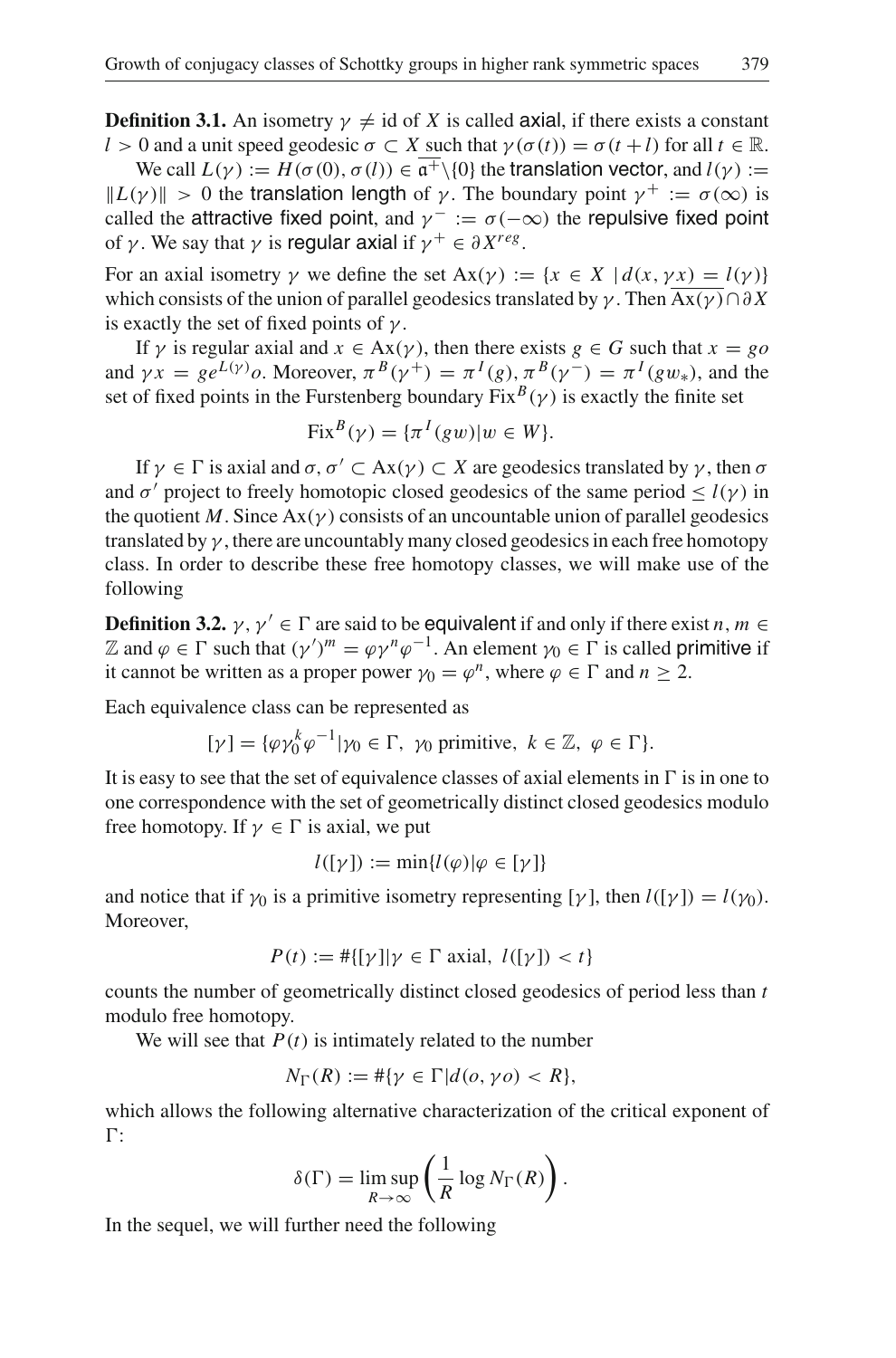**Definition 3.3.** If  $\Gamma$  ⊂ Isom(*X*) is a discrete group, its limit set  $L_{\Gamma}$  is defined by  $L_{\Gamma} := \overline{\Gamma \cdot o} \cap \partial X$ . We denote  $K_{\Gamma} := \pi^B(L_{\Gamma} \cap \partial X^{reg})$ , and  $P_{\Gamma} := \{ H \in \mathfrak{a}_1^+ | \exists k \in K \}$  such that  $(k \mid H) \in L_{\Gamma}$ *K* such that  $(k, H) \in L_{\Gamma}$ .

#### <span id="page-6-1"></span>**4. Schottky groups**

We next introduce and recall some properties of the Schottky groups we will be concerned with in the sequel. As in the previous section, *X* is a globally symmetric space of noncompact type,  $G = Ke^{\overline{a^+}} K$  a Cartan decomposition of  $G = Isom^o(X)$ , and  $o \in X$  the unique point stabilized by *K*.

Let  $h_1, h_2, \ldots, h_l$  be regular axial isometries with the following property: If we denote  $\xi_{2m} := h_m^+$  and  $\xi_{2m-1} := h_m^-, 1 \le m \le l$ , then

$$
\pi^{B}(\xi_{i}) \in \bigcap_{\substack{n=1 \ n \neq i}}^{2l} \text{Vis}^{B}(\xi_{n}) \quad \forall i \in \{1, 2, \dots, 2l\}.
$$

Up to replacing  $h_1$  and  $h_2$  by approximate elements, we may assume that the group generated by  $h_1, h_2, \ldots, h_l$  is Zariski dense in *G* (compare [\[20,](#page-17-13) Sect. 4.2]). Furthermore, by Lemma 4.5.15 in [\[8](#page-17-15)] there exist neighborhoods  $U'_n \subset K/M$  of  $\pi^{B}(\xi_{n})$ ,  $1 \leq n \leq 2l$ , such that for all  $i \in \{1, 2, ..., 2l\}$  and every point  $\eta \in \partial X^{reg}$ with  $\pi^{B}(\eta) \in U'_{i}$  we have

$$
\bigcup_{\substack{n=1\\n\neq i}}^{2l} U'_n \subset \text{Vis}^B(\eta). \tag{1}
$$

<span id="page-6-2"></span>After possibly replacing  $h_1, h_2, \ldots, h_l$  by sufficiently large powers, we may assume that there exist sets  $(U_n, W_n)_{1 \le n \le 2l}$  in  $K/M$ ,  $U_n \subset U'_n$ , such that conditions (i), (ii), (iii) before Proposition 4.4 in [\[20](#page-17-13)] are satisfied with  $b_i^{\dagger} = U_{2i}, b_i^{-} = U_{2i-1}, B_i^{+} =$  $W_{2i}$ ,  $B_i^- = W_{2i-1}$ ,  $1 \le i \le l$ , for some  $\varepsilon \in (0, 1)$ . In particular,

$$
\bigcap_{n=1}^{2l} W_n \neq \emptyset, \quad U_{2i} \subset \bigcap_{\substack{n=1 \ n \neq 2i-1}}^{2l} W_n, \quad U_{2i-1} \subset \bigcap_{\substack{n=1 \ n \neq 2i}}^{2l} W_n, \quad \text{and}
$$
  

$$
h_i(W_{2i}) \subset U_{2i}, \quad h_i^{-1}(W_{2i-1}) \subset U_{2i-1} \quad \text{for all} \quad i \in \{1, 2, \dots, l\}.
$$

<span id="page-6-0"></span>Hence by Klein's criterion (see [\[6\]](#page-17-19)) the Zariski dense subgroup  $\Gamma := \langle h_1, h_2, \ldots, h_l \rangle$ of *G* is free and discrete, and we have the following well-known

**Proposition 4.1** ([\[2](#page-17-12)], [\[15,](#page-17-18) Sect. 4.5]). *The limit set of*  $\Gamma$  *is contained in the regular boundary and splits as a product*  $L_{\Gamma} \cong K_{\Gamma} \times P_{\Gamma}$ *. Moreover,*  $K_{\Gamma}$  *is a minimal closed set for the action of*  $\Gamma$ ,  $K_{\Gamma} \subset \bigcup_{i=1}^{2l} \overline{U_i}$  and  $P_{\Gamma} \subset \mathfrak{a}_1^+$  *is a closed convex*<br>*cone*, Every element  $v \in \Gamma$  *is requien axial and satisfies*  $I(v)/I(v) \in P_{\Gamma}$ *cone. Every element*  $\gamma \in \Gamma$  *is regular axial and satisfies*  $L(\gamma)/l(\gamma) \in P_{\Gamma}$ *.*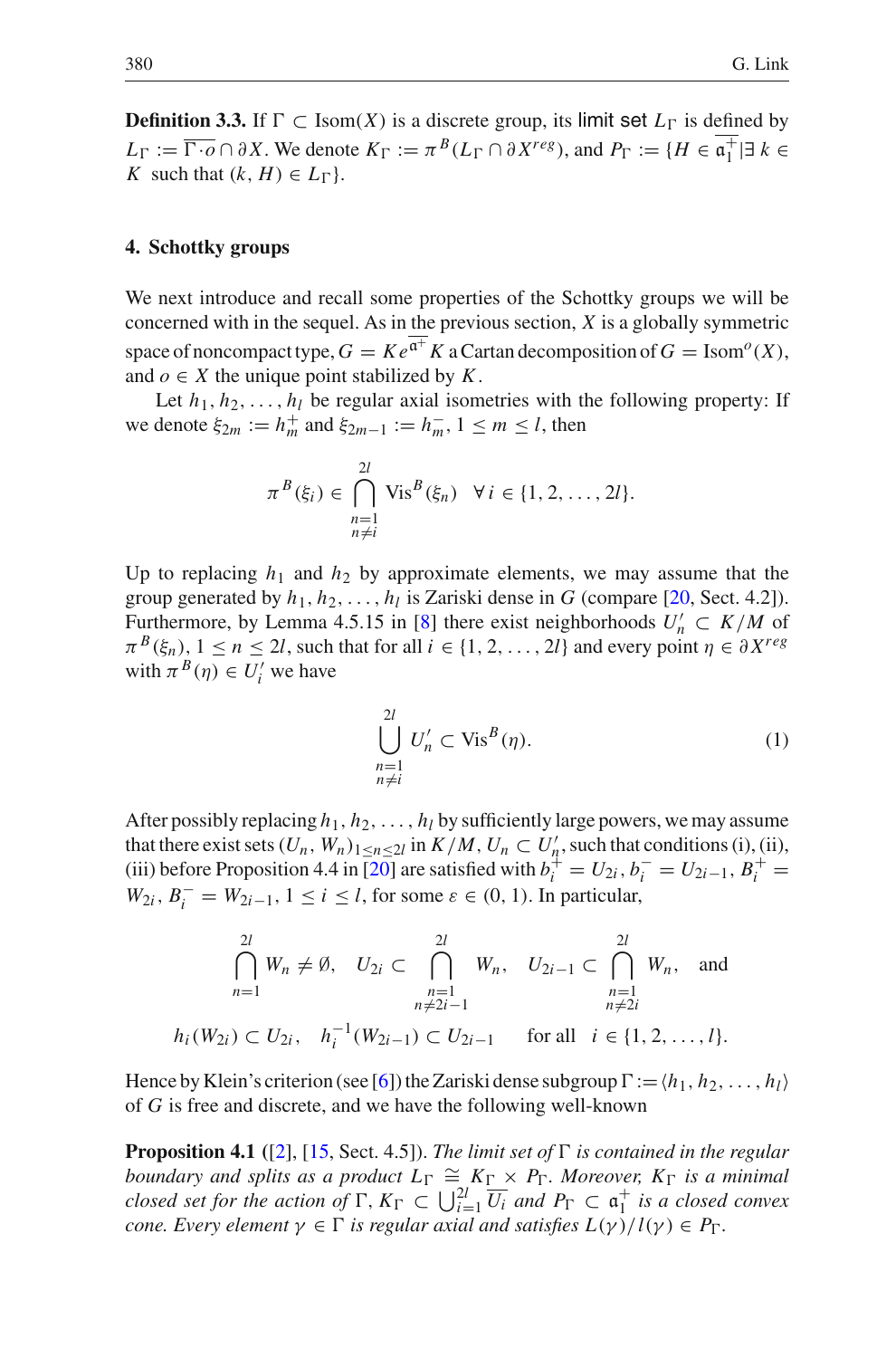Moreover, Theorem 5.1 in [\[20\]](#page-17-13) applies to  $\Gamma$ , hence there exist constants  $b > 1$ and  $R_0 > 0$  such that for all  $R > R_0$ 

$$
\frac{1}{b}e^{\delta(\Gamma)R} \le N_{\Gamma}(R) \le be^{\delta(\Gamma)R}.
$$
\n(2)

<span id="page-7-1"></span>As one of the main ingredients in the proof of the lower bound will serve Proposition [4.3,](#page-7-0) a stronger version of Eq. [\(2\)](#page-7-1). The idea of proof is originally due to Roblin [\[21](#page-17-8)], but, due to the necessity of dealing both with the geometric boundary and the Furstenberg boundary, is more technical in our situation. For this reason the following definitions will be convenient.

If  $C \subset K/M$ ,  $z \in \overline{X}$ , we put

$$
\angle_o(z, C) := \inf \{ \angle_o(z, \eta) | \eta \in \partial X^{reg} \text{ such that } \pi^B(\eta) \in C \},\tag{3}
$$

<span id="page-7-2"></span>for  $A, B \subset K/M$  we denote

$$
N_{\Gamma}(R; A, B) := #\{\gamma \in \Gamma | d(o, \gamma o) < R, \ \angle_o(\gamma o, A) = 0, \ \angle_o(\gamma^{-1} o, B) = 0\}.
$$

<span id="page-7-4"></span>If  $V \subset K/M$  and  $\varepsilon > 0$  we define a subset of the regular boundary by

$$
H_{\Gamma}^{\varepsilon}(V) := \{ \eta \in \partial X^{reg} | \exists \xi = (k, H) \in \partial X^{reg} \text{ with } kM \in V \text{ and } H \in P_{\Gamma} \text{ such that } \angle_{o}(\eta, \xi) < \varepsilon \}. \tag{4}
$$

If  $C \subset K/M$  is an open set containing the closure  $\overline{V}$  of *V*, we further put

$$
\varepsilon_{\Gamma}(V, C) := \sup \{ \varepsilon > 0 | \pi^{B}(H_{\Gamma}^{\varepsilon}(V)) \subset C \}. \tag{5}
$$

<span id="page-7-3"></span>Moreover, the following easy lemma will be necessary in the proof of Proposition [4.3.](#page-7-0)

**Lemma 4.2.** *Let*  $V \subset C \subset K/M$  *be as above and put*  $\varepsilon := \varepsilon_{\Gamma}(\overline{V}, C)$ *. Then for all*  $z \in \overline{X}$  with  $\angle_o(z, C) > 0$  and  $\angle(H(o, z), P_{\Gamma}) < \varepsilon/3$  we have

$$
\angle_o(z,\xi) > \frac{\varepsilon}{3} \quad \forall \xi \in \partial X^{reg} \text{ with } \pi^B(\xi) \in \overline{V}.
$$

*Proof.* Suppose  $\xi \in \partial X^{reg}$  satisfies  $\pi^{B}(\xi) \in \overline{V}$  and  $\angle_{\rho}(z,\xi) \leq \varepsilon/3$ . If  $H \in$  $a_1^+$  denotes the direction of  $\xi$ , then  $\angle(H(o, z), H) \leq \angle_o(z, \xi) \leq \varepsilon/3$ . Hence  $\angle(H(o, z), P_D) \leq \varepsilon/3$  implies ∠(*H*(*o*,*z*), *P*<sub>Γ</sub>) <  $ε/3$  implies

$$
\angle(H, P_{\Gamma}) \le \angle(H, H(o, z)) + \angle(H(o, z), P_{\Gamma}) < \frac{2}{3}\varepsilon.
$$

In particular, if  $\xi = (k, H)$  and  $H' \in P_{\Gamma}$  such that  $\angle(H, P_{\Gamma}) = \angle(H, H')$ , then  $\eta := (k, H') \in \partial X^{reg}$  satisfies  $\angle_{\rho}(\xi, \eta) = \angle(H, H') < 2\varepsilon/3$ . We conclude that

$$
\angle_o(z,\eta) \leq \angle_o(z,\xi) + \angle_o(\xi,\eta) < \varepsilon.
$$

<span id="page-7-0"></span>Moreover, since  $\pi^{B}(\eta) = \pi^{B}(\xi) \in \overline{V}$  and  $H' \in P_{\Gamma}$  we have  $\sigma_{o,z}(\infty) \in H_{\Gamma}^{\varepsilon}(\overline{V})$ , hence by choice of  $\varepsilon = \varepsilon_{\Gamma}(\overline{V}, C) \pi^{B}(\sigma_{o,z}(\infty)) \in C$ , in contradiction to  $\angle$ <sub>*o*</sub>(σ<sub>*o*,*z*</sub>(∞), *C*) = ∠*<sub><i>o*</sub>(*z*, *C*) > 0.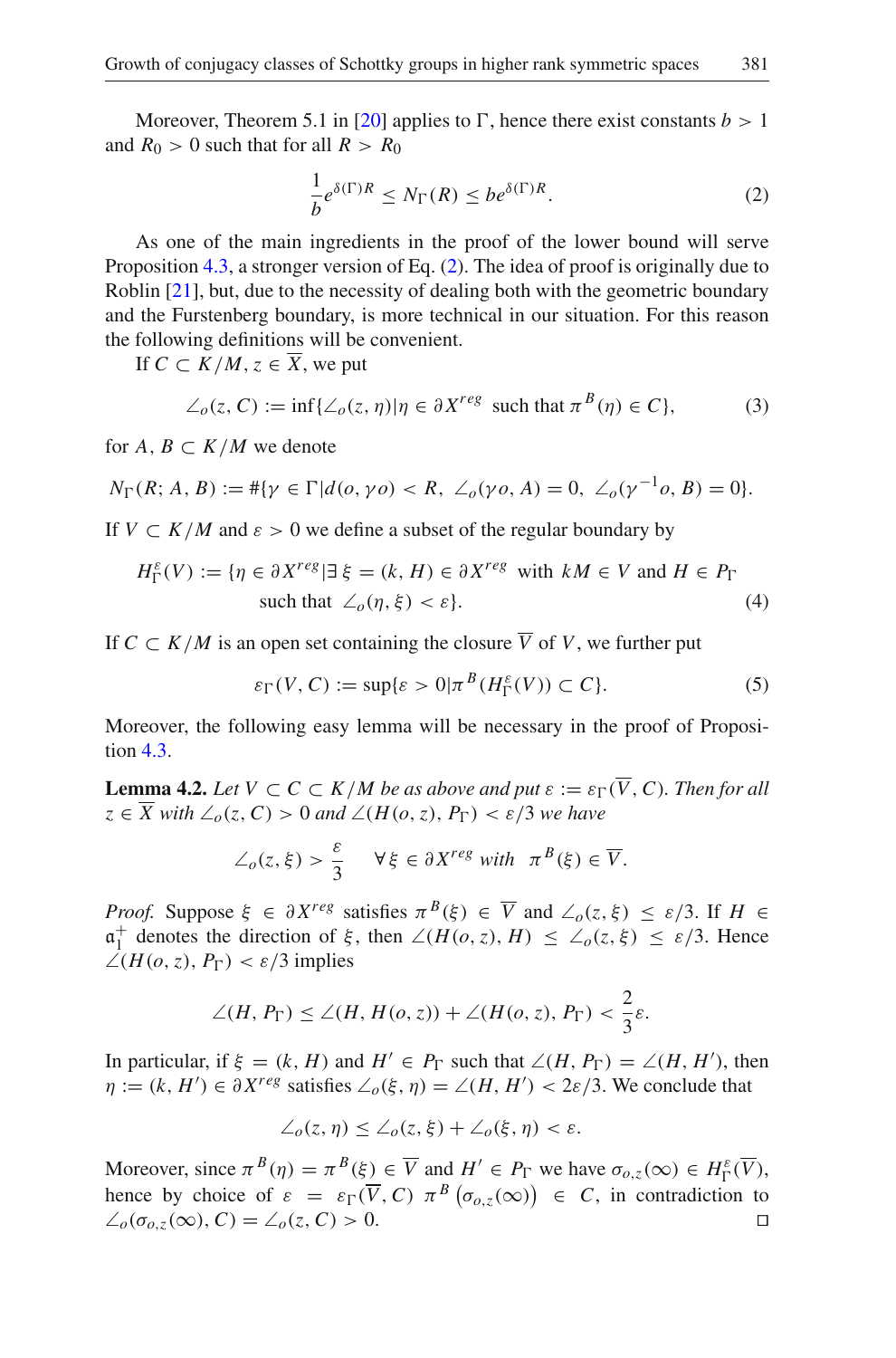**Proposition 4.3.** *If A, B*  $\subset$  *K*/*M* are open sets with  $\pi^{B}(\gamma^{+}) \in A$  and  $\pi^{B}(\gamma^{-}) \in$ *B* for some element  $\gamma \in \Gamma$ , then there exist constants  $a > 1$  and  $R_0 > 0$  such that *for all*  $R > R_0$ 

$$
\frac{1}{a} e^{\delta(\Gamma)R} \le N_{\Gamma}(R; A, B) \le a e^{\delta(\Gamma)R}.
$$

*Proof.* Let *U*,  $V \subset K/M$  be open sets with  $\pi^{B}(\gamma^{+}) \in U$ ,  $\pi^{B}(\gamma^{-}) \in V$ ,  $\overline{U} \subset A$ and  $\overline{V} \subset B$ .

We first prove the claim for  $N_{\Gamma}(R; A) := #\{\gamma \in \Gamma \mid d(o, \gamma o) < R,$  $\angle_o(\gamma o, A) = 0$ . Since  $K_{\Gamma}$  is compact, and  $K_{\Gamma} = \pi^B(\overline{\Gamma \cdot \gamma^+})$  by Proposition [4.1,](#page-6-0) there exist  $g_1, g_2, \ldots, g_m \in \Gamma$  such that  $K_{\Gamma} \subseteq \bigcup_{i=1}^m g_i U$ . Let  $Y \subseteq \bigcup_{i=1}^m g_i U$ be an open set which contains  $K_{\Gamma}$ . Then  $\angle_o(\gamma o, Y) = 0$  for all but finitely many  $\gamma \in \Gamma$  by the definition of the limit set and [\(3\)](#page-7-2), hence  $N_{\Gamma}(R; Y) \geq N_{\Gamma}(R) - M$ for some constant  $M \in \mathbb{N}$ .

Fix  $g \in \{g_1, g_2, \ldots, g_m\}$  and suppose  $\angle_o(\gamma o, gU) = 0$  and  $\angle_o(g^{-1}\gamma o, A)$ 0 for infinitely many *γ* ∈ Γ. Let  $(γ<sub>j</sub>)$  ⊂ Γ be a sequence with this property. Passing to a subsequence if necessary, we may assume that  $\gamma_j$ <sup>o</sup> converges to a point  $\eta \in L_{\Gamma} \subset \partial X^{reg}$ , and we have  $\pi^{B}(\eta) \in g\overline{U}$ . Let  $\varepsilon := \varepsilon_{\Gamma}(\overline{U}, A)$  and  $N_0 \in \mathbb{N}$ such that for all  $j \geq N_0$  we have

$$
\angle_o(g^{-1}\gamma_j o, g^{-1}\eta) = \angle_{g_0(\gamma_j o, \eta)} < \varepsilon/4. \tag{6}
$$

<span id="page-8-0"></span>On the other hand, by choice of  $(\gamma_i)$  and since  $\pi^B(g^{-1}\eta) \in \overline{U}$ , Lemma [4.2](#page-7-3) implies  $\angle_o(g^{-1}\gamma_i o, g^{-1}\eta) > \varepsilon/3$  for all *j* sufficiently large, in contradiction to [\(6\)](#page-8-0). We conclude that

$$
c(g) := #\{\gamma \in \Gamma \mid \angle_o(\gamma o, gU) = 0 \text{ and } \angle_o(g^{-1}\gamma o, A) > 0\}
$$

is finite and  $N_{\Gamma}(R; gU) \leq N_{\Gamma}(R + d(o, go); A) + c(g)$ . With  $d := \max_{1 \leq i \leq m}$  $d(o, g_i o)$  and  $c := \sum_{i=1}^{m} c(g_i)$  we obtain

$$
N_{\Gamma}(R - d; A) - M \le N_{\Gamma}(R - d) - M \le N_{\Gamma}(R - d; Y) \le \sum_{i=1}^{m} N_{\Gamma}(R - d; g_{i}U)
$$
  

$$
\le \sum_{i=1}^{m} (N_{\Gamma}(R - d + d(o, g_{i}o); A) + c(g_{i})) \le m N_{\Gamma}(R; A) + c,
$$

which proves the first assertion.

Now again by compactness of  $K_{\Gamma}$  and the fact that  $K_{\Gamma} = \pi^{B}(\overline{\Gamma \cdot \gamma^{+}})$ , there exist  $g_1, g_2, \ldots, g_n \in \Gamma$  such that  $K_{\Gamma} \subseteq \bigcup_{i=1}^n g_i V$ . By the same argument as above the numbers

$$
c(g) := #\{\gamma \in \Gamma \mid \angle_o(\gamma^{-1}o, gV) = 0 \text{ and } \angle_o(g^{-1}\gamma^{-1}o, B) > 0\}
$$

are finite for all  $g \in \{g_1, g_2, \ldots, g_n\}$ , and  $N_{\Gamma}(R; A, gV) \leq N_{\Gamma}(R + d(o, go))$ ; *A*, *B*) + *c*(*g*). We put *d* := max<sub>1≤*i*≤*n*</sub> *d*(*o*, *go*) and *c* :=  $\sum_{i=1}^{n} c(g_i)$  and conclude

$$
N_{\Gamma}(R-d; A, B) \le N_{\Gamma}(R-d; A) \le \sum_{i=1}^{n} N_{\Gamma}(R-d; A, g_{i}V) \le nN_{\Gamma}(R; A, B) + c,
$$

which yields the assertion.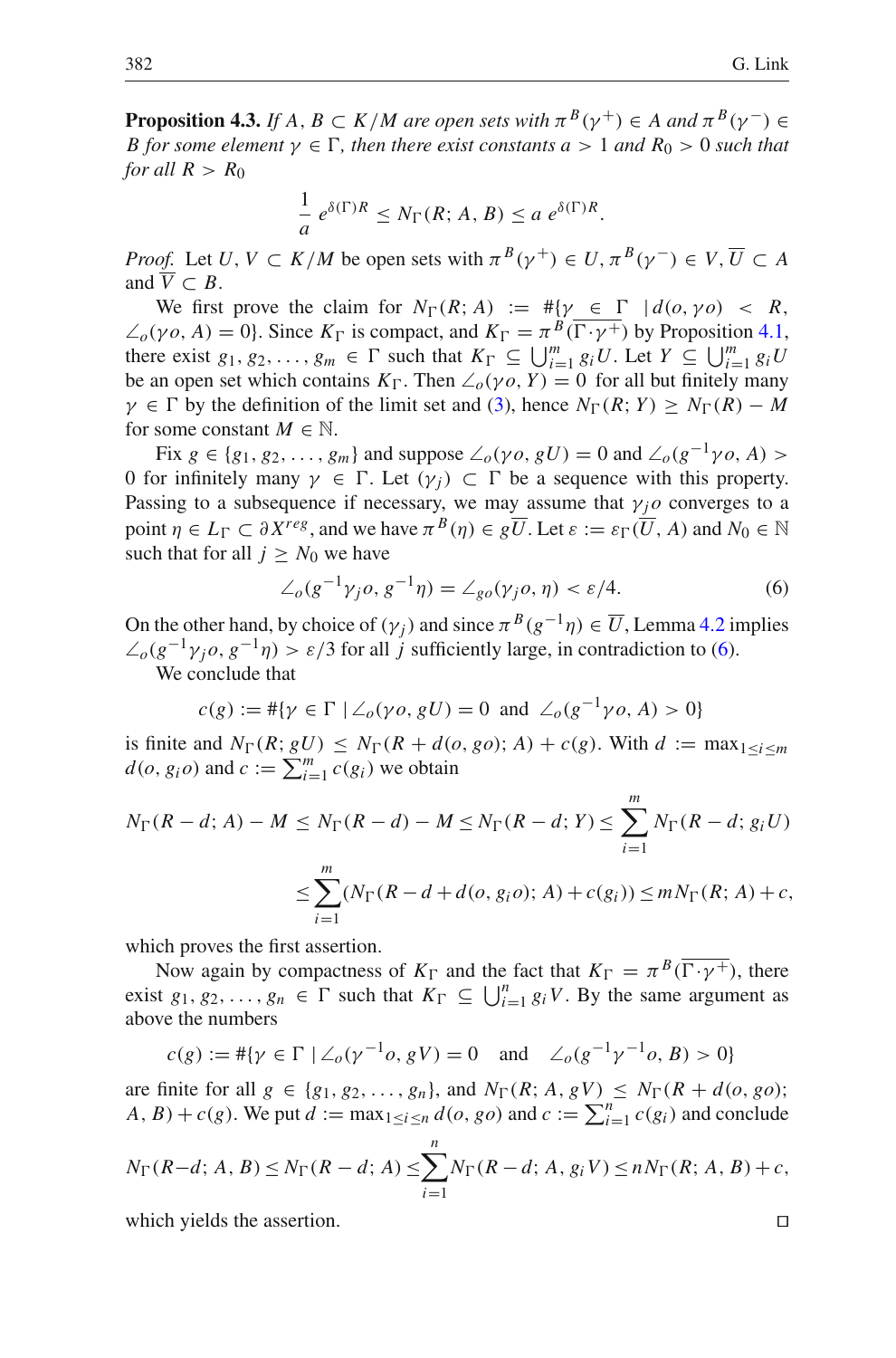#### <span id="page-9-1"></span>**5. The key step**

The most difficult task when trying to obtain a lower bound for  $P(t)$  is to give an upper bound for the number of elements in the same conjugacy class. The main problem compared to the situation in [\[12\]](#page-17-11) or [\[16\]](#page-17-20) arises from the fact that in the higher rank setting, a cyclic group generated by an axial isometry does not act cocompactly on its invariant set. In the case of Schottky groups as in Sect. [4,](#page-6-1) however, we are able to show that for every isometry  $\gamma \in \Gamma$ , the number of orbit points in *X* close to such an unbounded fundamental set for the action of  $\langle \gamma \rangle$  on  $Ax(y)$  is bounded from above by a function of  $l(y)$ . This will finally allow to obtain the desired estimate.

We start with a couple of preliminary lemmata. For the remainder of this section,  $\Gamma = \langle h_1, h_2, \ldots, h_l \rangle \subset \text{Isom}(X)$  will be a Schottky group acting on a globally symmetric space *X* of rank  $r > 1$  as in the previous section. Recall Definition [3.3](#page-5-0) and put

$$
\alpha_{\Gamma} := \sup_{H, H' \in P_{\Gamma}} \angle(H, H').
$$

Since  $P_{\Gamma}$  is a closed convex cone strictly included in  $\mathfrak{a}_{1}^{+}$ , there exists  $\delta \geq 0$  such that for any  $H \in \mathfrak{a}$ that for any  $H \in \mathfrak{a}$ 

$$
\angle(H, P_{\Gamma}) := \inf_{H' \in P_{\Gamma}} \angle(H, H') \le \delta \quad \text{implies } H \in \mathfrak{a}^+. \tag{7}
$$

From the fact that max $\{\angle (H, H') | H, H' \in \overline{\mathfrak{a}^+}\} \leq \pi/2$  (see i.e. [\[10](#page-17-16), Theorem X.3.6 (iii))) we conclude that  $\alpha_{\rm E} + \delta$  is strictly smaller than  $\pi/2$ (iii)]) we conclude that  $\alpha_{\Gamma} + \delta$  is strictly smaller than  $\pi/2$ .

Given  $\gamma \in \Gamma$ , we denote  $x_{\gamma}$  the orthogonal projection of  $o$  to Ax( $\gamma$ ). Let  $g \in G$ such that  $x_{\gamma} = g \circ a$  and  $\gamma x_{\gamma} = g e^{L(\gamma)} \circ a$ , and put

$$
F(\gamma) := \{ge^H o | H \in \mathfrak{a} \text{ such that } \langle H, \frac{L(\gamma)}{l(\gamma)} \rangle \in [0, l(\gamma)] \},
$$
  

$$
C_{\Gamma}^{\delta}(\gamma) := \{ge^H o | H \in \mathfrak{a} \text{ such that } \angle(H, P_{\Gamma}) \le \delta \} \subset ge^{a^+} o.
$$

<span id="page-9-0"></span>Notice that  $F(\gamma)$ ,  $C^{\delta}_{\Gamma}(\gamma) \subset Ax(\gamma)$  are closed sets, and  $\langle \gamma \rangle \cdot F(\gamma) = Ax(\gamma)$ . We further have the following

**Lemma 5.1.** *There exists a constant*  $a = a(\Gamma, \delta, r) > 0$  *such that for all*  $\gamma \in \Gamma$ 

$$
\text{vol}\left(F(\gamma)\cap C_{\Gamma}^{\delta}(\gamma)\right)\leq a\cdot l(\gamma)^{r}.
$$

*Furthermore,*  $F(\gamma) \cap C^{\delta}_{\Gamma}(\gamma)$  *is compact for any*  $\gamma \in \Gamma$ *.* 

*Proof.* For  $\gamma \in \Gamma$  we put

$$
\mathfrak{a}(\gamma) := \{ H \in \mathfrak{a}^+ | \langle H, L(\gamma) \rangle \leq l(\gamma)^2, \angle(H, P_{\Gamma}) \leq \delta \}.
$$

Then vol  $(F(\gamma) \cap C^{\delta}_{\Gamma}(\gamma)) = \int_{\mathfrak{a}(\gamma)} dH$ .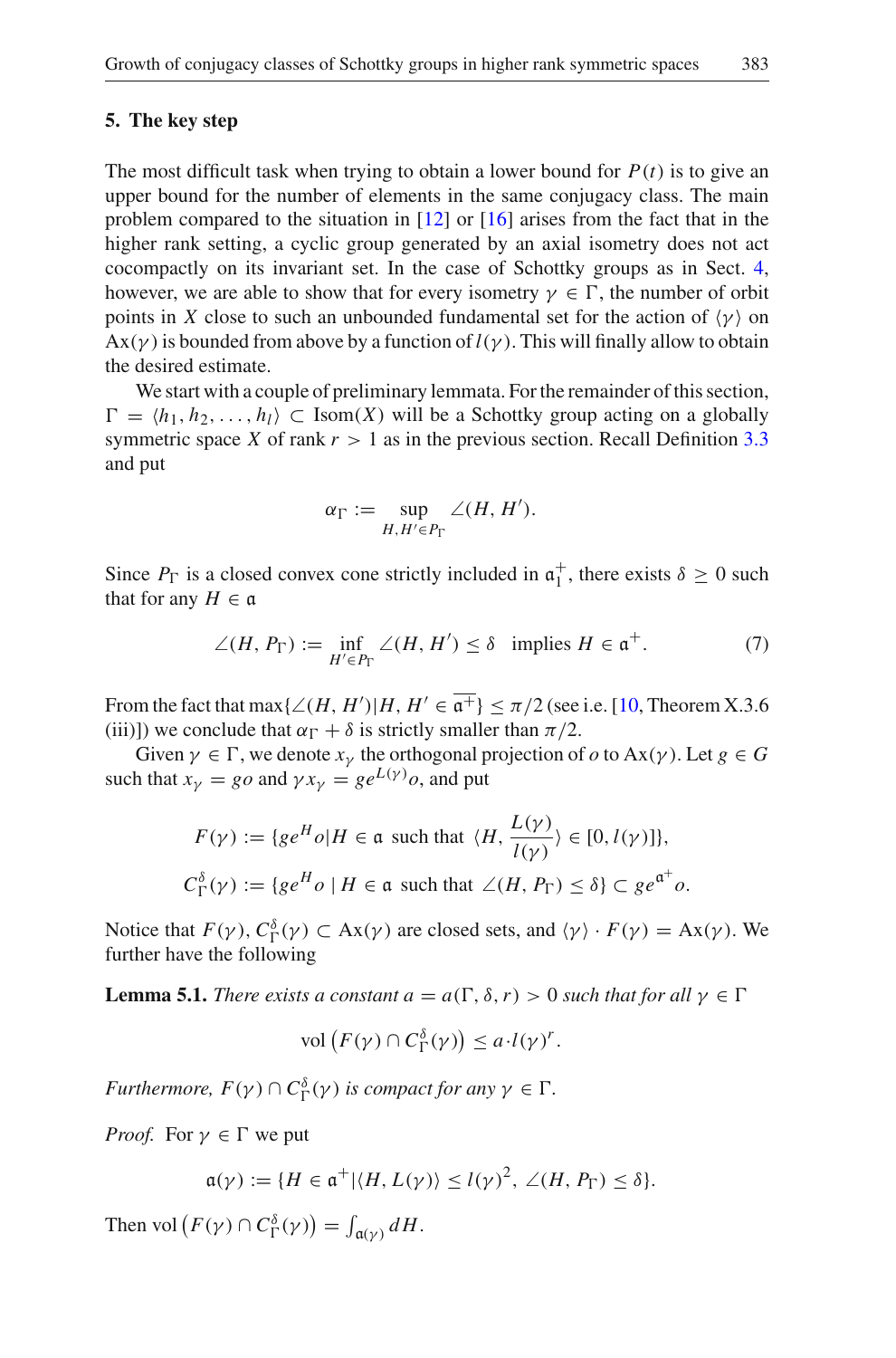We substitute  $\hat{H} = H / ||H||$ ,  $t = ||H||$ , and remark that  $\angle(H, P_{\Gamma}) < \delta$  and  $L(\gamma)/l(\gamma) \in P_{\Gamma}$  imply

$$
\angle(H, L(\gamma)) \le \alpha_{\Gamma} + \delta < \frac{\pi}{2}, \quad \text{hence} \quad \langle \hat{H}, L(\gamma) \rangle \ge l(\gamma) \cdot \cos(\alpha_{\Gamma} + \delta) > 0.
$$

In particular,  $H \in \mathfrak{a}(\gamma)$  satisfies the condition  $||H|| \cdot \cos(\alpha_{\Gamma} + \delta) \le l(\gamma)$ . We summarize

$$
\int\limits_{\mathfrak{a}(\gamma)} dH \leq \int\limits_{0}^{l(\gamma)/\cos(\alpha_{\Gamma}+\delta)} \underbrace{\left(\int_{\angle(\hat{H},P_{\Gamma})\leq\delta} d\hat{H}\right)}_{=:v_{\Gamma}(\delta)} t^{r-1} dt = \frac{v_{\Gamma}(\delta)}{r \cdot (\cos(\alpha_{\Gamma}+\delta))^{r}} \cdot l(\gamma)^{r},
$$

hence the assertion follows with  $a = v_\Gamma(\delta)/(r \cdot \cos^r(\alpha_\Gamma + \delta)).$ 

Moreover,  $F(\gamma) \cap C_{\Gamma}^{\delta}(\gamma)$  is compact since  $a(\gamma)$  is closed and the norm of every nent in  $a(\gamma)$  is bounded by  $l(\gamma)/\cos(\alpha_{\Gamma} + \delta) < \infty$ element in  $a(\gamma)$  is bounded by  $l(\gamma)/\cos(\alpha_{\Gamma} + \delta) < \infty$ .

Using the notation from the previous section we recall that  $K_{\Gamma} \subset \bigcup_{i=1}^{2l} \overline{U_i}$ , and  $\overline{U_i} \subset U'_i$  for all  $1 \leq i \leq 2l$ . We put

$$
\Gamma' := \{ \gamma \in \Gamma \mid \pi^B(\gamma^-) \in U_1 \text{ and } \pi^B(\gamma^+) \in U_2 \}, \text{ and}
$$
  

$$
K' := \{ kM \in K/M \mid \exists \ \gamma \in \Gamma' \text{ such that } kM \in \text{Fix}^B(\gamma) \setminus \{ \pi^B(\gamma^-), \pi^B(\gamma^+) \} \}.
$$

 $K'$  describes the set of fixed points in the Furstenberg boundary of elements in  $\Gamma'$ which do not correspond to attractive or repulsive fixed points. Since for all  $\gamma \in \Gamma$ we have Vis<sup>B</sup>( $\gamma$ <sup>-</sup>)∩Fix<sup>B</sup>( $\gamma$ ) = { $\pi$ <sup>B</sup>( $\gamma$ <sup>+</sup>)} and Vis<sup>B</sup>( $\gamma$ <sup>+</sup>)∩Fix<sup>B</sup>( $\gamma$ ) = { $\pi$ <sup>B</sup>( $\gamma$ <sup>-</sup>)}, condition [\(1\)](#page-6-2) implies that  $K' \subset K/M \setminus \bigcup_{i=1}^{2l} U'_i \subseteq K/M \setminus K_\Gamma$ .

Moreover, by  $\overline{U_i} \subseteq U'_i$  for  $1 \le i \le 2l$ , the number

$$
\min_{1 \leq i \leq 2l} \varepsilon_{\Gamma}(\overline{U_i}, U_i')
$$

is positive. We fix  $\varepsilon \in (0, \delta)$  strictly smaller than this minimum and put

$$
L_{\Gamma}^{\varepsilon} := \{ \eta \in \partial X^{reg} \mid \exists \xi \in L_{\Gamma} \text{ such that } \angle_{o}(\xi, \eta) < \varepsilon \} \subseteq H_{\Gamma}^{\varepsilon}(K_{\Gamma}) \subseteq \bigcup_{i=1}^{2l} H_{\Gamma}^{\varepsilon}(\overline{U_{i}}).
$$

Then by choice of  $\varepsilon$  we have  $\pi^B(L_{\Gamma}^{\varepsilon}) \cap \overline{K'} = \emptyset$ , hence there can be only finitely many orbit points close to  $K'$ . More precisely, we have

**Lemma 5.2.** If 
$$
\varepsilon \in (0, \delta)
$$
 is as above, then  $N_{\varepsilon} := \#\{\gamma \in \Gamma \mid \angle_o(\gamma o, K') < \varepsilon/4\} < \infty$ .

*Proof.* Suppose  $N_{\varepsilon}$  is infinite. Then there exists a sequence  $(\gamma_i) \subset \Gamma$  such that  $\angle_o(\gamma_j o, K') < \varepsilon/4$ . Let  $(\eta_j) \subset \partial X^{reg}, \pi^B(\eta_j) \in K'$ , such that  $\angle_o(\gamma_j o, \eta_j)$  $\varepsilon/2$  for all  $j \in \mathbb{N}$ . Passing to subsequences if necessary, we may assume that  $\gamma_j \circ \varphi \in L_{\Gamma} \subset \partial X^{reg}$  and  $\eta_j \to \eta \in \partial X$ . Hence for *j* sufficiently large we have  $\angle_{\mathfrak{o}}(\gamma_i, \xi) < \varepsilon/4$  and  $\angle_{\mathfrak{o}}(\eta_i, \eta) < \varepsilon/4$ , and we conclude

$$
\angle_o(\xi, \eta) \leq \angle_o(\xi, \gamma_j o) + \angle_o(\gamma_j o, \eta_j) + \angle_o(\eta_j, \eta) < \frac{\varepsilon}{4} + \frac{\varepsilon}{2} + \frac{\varepsilon}{4} = \varepsilon.
$$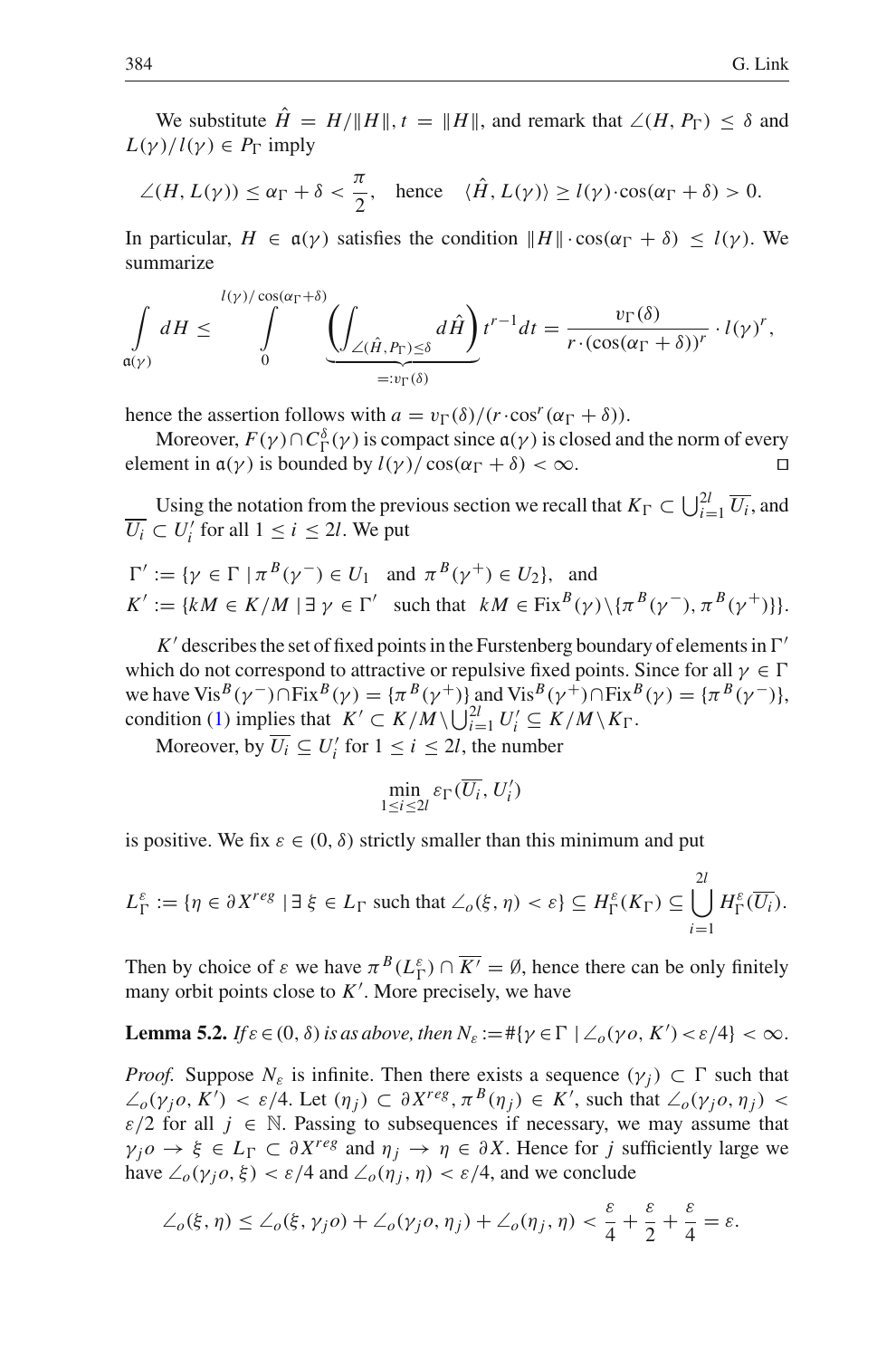If  $H_{\xi} \in P_{\Gamma}$ ,  $H_{\eta} \in \mathfrak{a}_{\Gamma}^{+}$  are the directions of  $\xi$  and  $\eta$ , this implies  $\angle (H_{\xi}, H_{\eta}) \le$ <br> $\angle (E \cap \mathfrak{a}) \le \varepsilon \le \delta$  hence by choice of  $\delta$  we have  $n \in \partial X^{reg}$  From  $\pi^{B}(n_{\xi}) \in K'$  $\angle_o(\xi, \eta) < \varepsilon < \delta$ , hence by choice of  $\delta$  we have  $\eta \in \partial X^{reg}$ . From  $\pi^B(\eta_i) \in K'$ and the definition of  $L_{\Gamma}^{\varepsilon}$  we conclude  $\pi^{B}(\eta) \in \overline{K'} \cap \pi^{B}(L_{\Gamma}^{\varepsilon})$ , a contradiction to  $\pi^B(L_\Gamma^\varepsilon) \cap \overline{K'} = \emptyset.$ 

We next put

$$
c_0 := \sup \{ d(o, \text{Ax}(g)) \mid g \in \text{Isom}(X) \text{ regular axial with}
$$

$$
\pi^B(g^-) \in U_1, \pi^B(g^+) \in U_2 \}
$$

and recall Definition [2.1](#page-3-0) for the Cartan vector of a pair of points in *X*. Let

$$
\rho := \frac{1}{4} \min_{\gamma \in \Gamma} \left( \inf_{x \in B_o(c_0)} d(x, \gamma x) \right) \tag{8}
$$

and choose  $R = R(\varepsilon, c_0, \rho) > 0$  such that the following three conditions hold:

(i)  $\forall x, y \in B_0(c_0) \forall y \in \Gamma : d(y, \gamma x) > R - c_0 - \rho \Longrightarrow \angle(H(y, \gamma x), P_{\Gamma}) < \varepsilon/8,$ (ii) ∀ *x*, *p*, *z* ∈ *X* : *d*(*x*, *p*) > *R*−*c*<sub>0</sub>, *d*(*p*, *z*) < *ρ*+*c*<sub>0</sub>  $\implies$  ∠*x*(*p*, *z*) < *ε*/8, (iii)  $\forall x, p \in X : d(o, p) > R, d(o, x) < c_0 \implies \angle_o(p, \sigma_{x,p}(\infty)) < \varepsilon/8.$ 

<span id="page-11-0"></span>Our first observation is the following

**Lemma 5.3.** *Let*  $x \in B_o(c_0)$ ,  $h \in \Gamma'$  *and*  $x_h \in Ax(h)$  *the orthogonal projection of o* to  $Ax(h)$ *. Then for any*  $p \in Ax(h)$  *<i>with*  $d(o, p) > R$  *and*  $B_p(\rho) \cap \Gamma \cdot x \neq \emptyset$  *we have*  $\angle (H(x_h, p), P_{\Gamma}) < \varepsilon/4$ *.* 

*Proof.* Since  $B_p(\rho) \cap \Gamma \cdot x \neq \emptyset$ , there exists  $\gamma \in \Gamma$  such that  $d(p, \gamma x) < \rho$ . By choice of  $c_0 > 0$  we have  $d(o, x_h) < c_0$ , hence the triangle inequality implies

$$
d(x_h, \gamma x) \ge d(o, p) - d(o, x_h) - d(p, \gamma x) > R - c_0 - \rho.
$$

Condition (i) above then gives  $\angle (H(x_h, \gamma x), P_{\Gamma}) < \varepsilon/8$ , and  $d(x_h, p) > R - c_0$ and  $d(p, \gamma x) < \rho$  imply  $\angle_{x_h}(p, \gamma x) < \varepsilon/8$  by condition (ii). We estimate

$$
\angle(H(x_h, p), H(x_h, \gamma x)) \leq \angle_{x_h}(p, \gamma x) < \varepsilon/8
$$

and conclude  $\angle (H(x_h, p), P_{\Gamma}) < \varepsilon/4$ .

We will now combine these lemmata in order to obtain the desired estimate.

**Proposition 5.4.** *Let*  $\varepsilon \in (0, \delta), c_0 > 0$  *and*  $\rho > 0$  *as above. Then there exist constants b* > 0 *and t*<sup>0</sup> > 0 *such that for any*  $x \in \overline{B_o(c_0)}$ *, every primitive element*  $h \in \Gamma'$  *and all*  $t > t_0$ 

$$
\#\{\gamma = \varphi h^k \varphi^{-1} \mid \varphi \in \Gamma, \ k \in \mathbb{Z}, \ \pi^B(\varphi h^-) \in U_1, \ \pi^B(\varphi h^+) \in U_2, \varphi Ax(h) \cap B_x(\rho) \cap B_o(c_0) \neq \emptyset, \ l(\gamma) \leq t \} \leq b \cdot t^r.
$$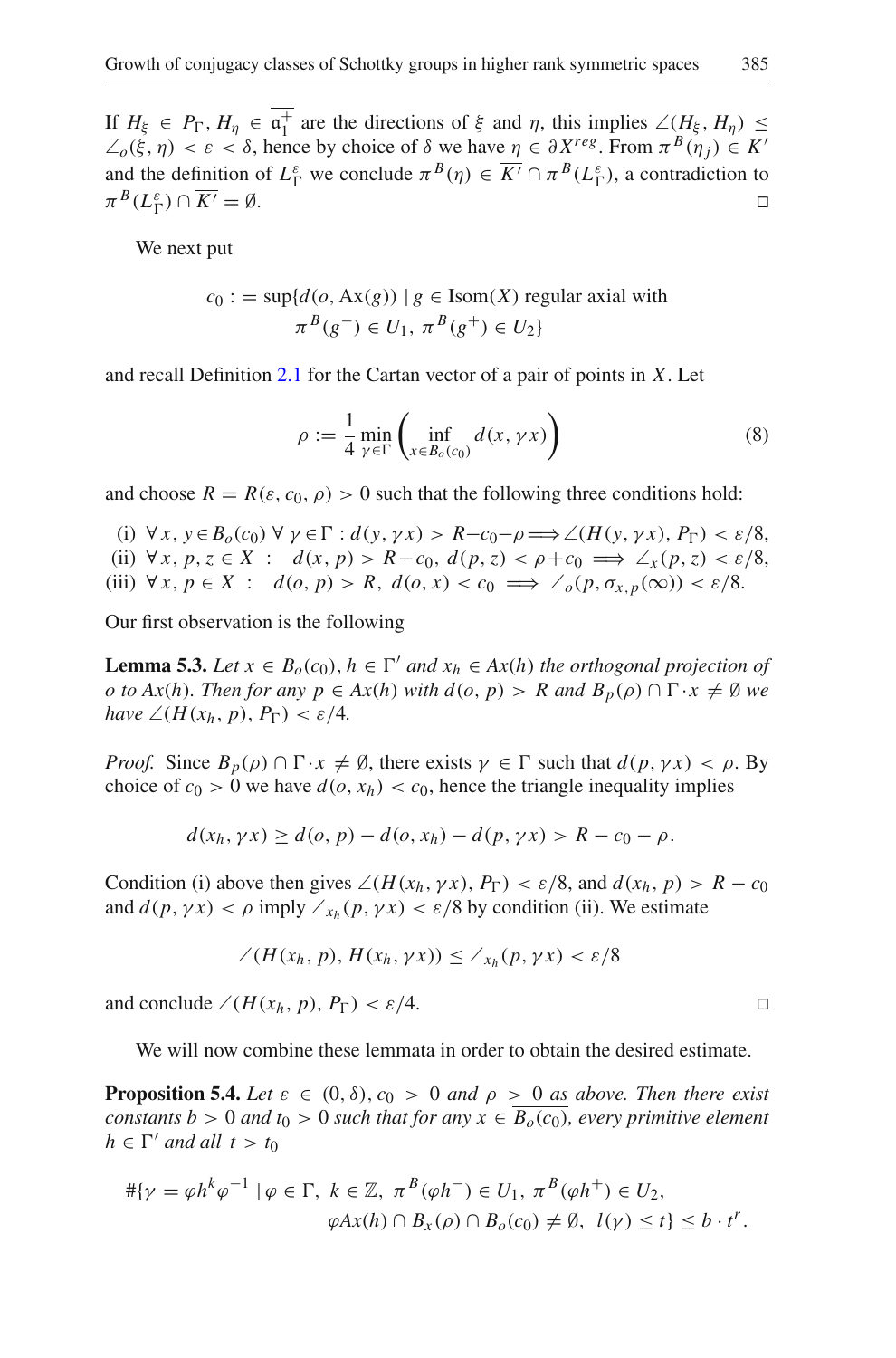*Proof.* We first remark that if  $\gamma = \varphi h^k \varphi^{-1}$  with  $l(\gamma) \leq t$ , then  $t > l(h^k) =$  $|k| \cdot l(h)$ , hence  $|k| \leq t/l(h)$ .

Now if  $k \in \mathbb{Z}\setminus\{0\}$  is fixed, then  $\varphi h^k\varphi^{-1} \neq \beta h^k\beta^{-1}$  implies that  $\beta^{-1}\varphi$  does not belong to the centralizer  $Z_{\Gamma}(h)$  of *h* in  $\Gamma$ , in particular  $\varphi Ax(h) \neq \beta Ax(h)$ . If

$$
\Gamma(h) := \{ \gamma \in \Gamma \mid \pi^B(\gamma h^-) \in U_1, \ \pi^B(\gamma h^+) \in U_2, \\ \gamma \operatorname{Ax}(h) \cap B_x(\rho) \cap B_o(c_0) \neq \emptyset \},\
$$

then the number of different conjugates  $\gamma = \varphi h^k \varphi^{-1}$  with  $\varphi \in \Gamma$ ,  $\pi^B(\varphi h^-) \in$  $U_1$ ,  $\pi^B(\varphi h^+) \in U_2$  and  $\varphi Ax(h) \cap B_x(\rho) \cap B_0(c_0) \neq \emptyset$  equals the cardinality of  $\Gamma(h)$  modulo the centralizer  $Z_{\Gamma}(h)$  of h in  $\Gamma$ .

Denote  $x_h \in Ax(h)$  the projection of *o* to  $Ax(h)$ , let  $g_h \in G$  such that  $x_h = g_h o$ and  $hx_h = g_h e^{L(h)} o$ , and

$$
F(h) = \{g_h e^H o \mid H \in \mathfrak{a} \text{ such that } \langle H, L(h) \rangle \in [0, l(h)^2] \} \subset \mathbf{Ax}(h)
$$

as defined before Lemma [5.1.](#page-9-0) If  $\varphi, \beta \in \Gamma(h), \beta^{-1}\varphi \notin Z_{\Gamma}(h) = \langle h \rangle$ , there exist  $p, q \in F(h)$  and  $n, m \in \mathbb{Z}$  such that  $\varphi h^n p, \beta h^m q \in B_x(\rho) \cap B_o(c_0)$ . Furthermore  $g := \varphi h^n \neq \beta h^m =: f$  implies  $d(p, q) > 2\rho$  since

$$
2\rho \ge d(gp, fq) \ge d(gp, fp) - d(fp, fq)
$$
  
=  $d(gf^{-1}gp, gp) - d(p, q) \ge 4\rho - d(p, q)$ .

So if we assign to each element  $\varphi \in \Gamma(h)/\langle h \rangle$  a unique point  $p = p(\varphi) \in F(h)$  as above, then the balls  $B_{p(\varphi)}(\rho), \varphi \in \Gamma(h)/\langle h \rangle$ , are pairwise disjoint.

For  $R > 0$  as before Lemma [5.3](#page-11-0) we are going to bound the cardinality of

$$
Y_R(h) := \{ p(\varphi) \mid \varphi \in \Gamma(h) / \langle h \rangle, \ d(o, p(\varphi)) > R \} \subset F(h).
$$

If  $p \in Y_R(h)$ , then  $p \in F(h)$  and we may write  $p = g_h e^H o$  with  $H \in \mathfrak{a}, \langle H, L(h) \rangle \in$ [0,  $l(h)^2$ ]. Furthermore,  $H = \text{Ad}(w)H(x_h, p)$  for some  $w \in W$ , and we have  $w \neq w_*$  by the fact that  $\langle -H', L(h) \rangle < 0$  for all  $H' \in \mathfrak{a}^+ \setminus \{0\}$ . Hence the following two cases may occur: following two cases may occur:

1. *Case*:  $H = H(x_h, p) \in \mathfrak{a}^+$  or, equivalently,  $w = id$ : By Lemma [5.3](#page-11-0) we have  $\angle(H, P_{\Gamma}) < \varepsilon/4 < \delta$ , hence  $p \in C_{\Gamma}^{\delta}(h)$ . Since the balls  $B_{p(\varphi)}(\rho), \varphi \in \Gamma(h)$ , are pairwise disjoint, and vol $(B_p(\rho) \cap Ax(h)) = \omega_r \cdot \rho^r$ 

$$
\frac{\mathrm{vol}\left(F(h)\cap C^{\delta}_{\Gamma}(h)\right)}{\omega_{r}\cdot\rho^{r}}\leq\frac{a\cdot l(h)^{r}}{\omega_{r}\cdot\rho^{r}}
$$

different points  $p(\varphi) \in Y_R(h)$  with  $p(\varphi) = g_h e^{H(x_h, p(\varphi))} \varphi$ .

2. *Case*:  $H = \text{Ad}(w)H(x_h, p)$  for some  $w \in W \setminus \{id, w_*\}$ :

for any  $p \in Ax(h)$ , there are at most

We have  $p = g_h w e^{H(x_h, p)} o$  and put  $\xi := \sigma_{x_h, p}(\infty) \in \partial X^{reg}$ . Then  $\pi^B(\xi) \in$  $Fix^B(h) \setminus {\lbrace \pi^B(h^+), \pi^B(h^-) \rbrace}$ , hence  $h \in \Gamma'$  implies  $\pi^B(\xi) \in K'$ . Let  $\gamma \in \Gamma$ such that  $\gamma x \in B_p(\rho)$ . By condition (ii) above,  $d(\rho, p) > R$  and  $d(p, \gamma \rho) \le$  $d(p, \gamma x) + d(\gamma x, \gamma o) < \rho + c_0$  imply  $\angle_o(p, \gamma o) < \varepsilon/8$ . In particular,

$$
\angle_o(\gamma o, K') \leq \angle_o(\gamma o, \xi) \leq \angle_o(\gamma o, p) + \angle_o(p, \xi) \stackrel{\text{(iii)}}{\leq} \frac{\varepsilon}{8} + \frac{\varepsilon}{8} = \frac{\varepsilon}{4}.
$$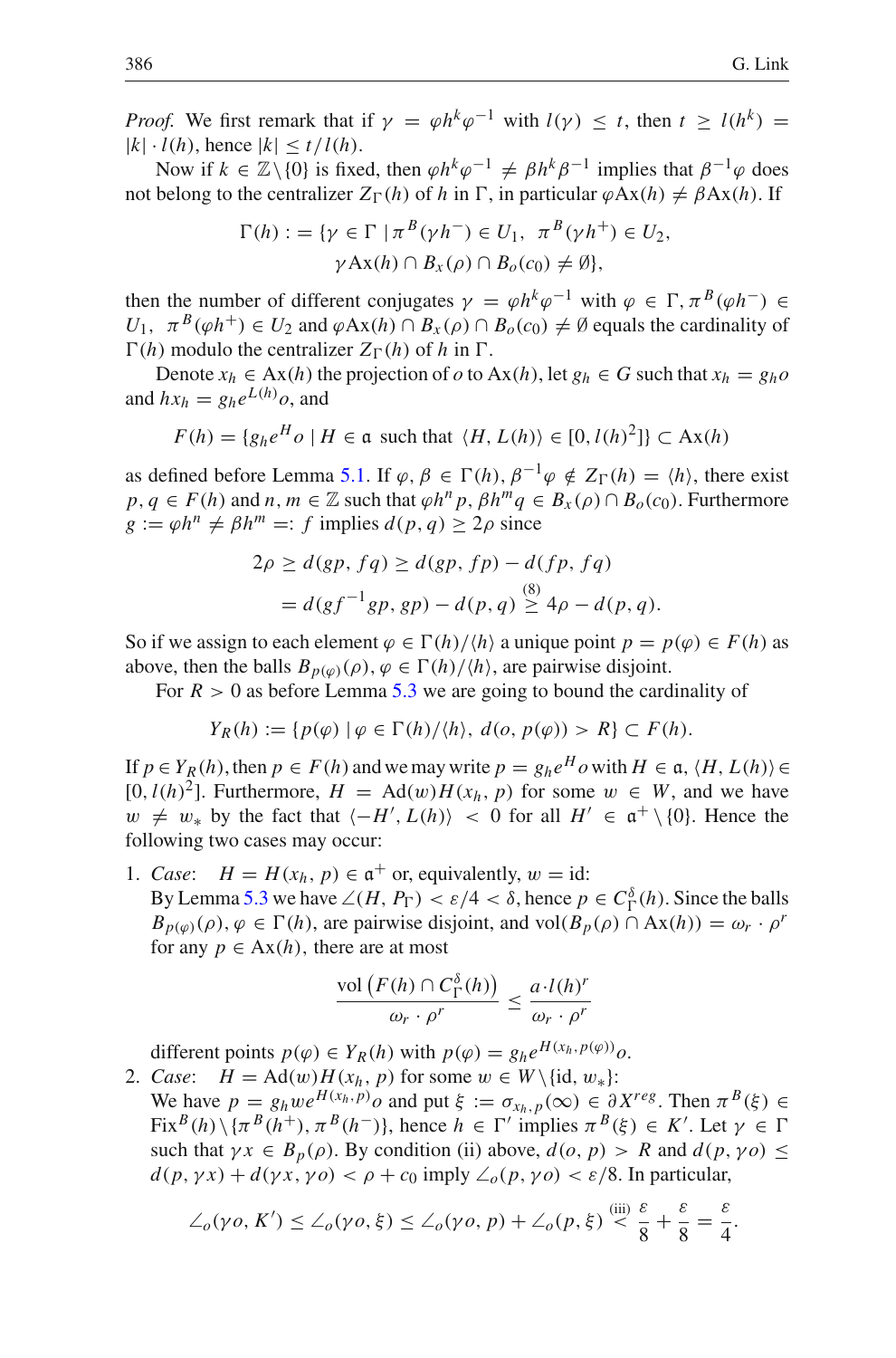This shows that there are at most  $N_{\varepsilon}$  points  $p(\varphi) \in Y_R(h)$  of the form  $p(\varphi) =$  $g_hwe^{H(x_h, p(\varphi))}$ *o* with  $w \neq id$ .

We summarize  $#Y_R(h) \leq a \cdot l(h)^r / (\omega_r \cdot \rho^r) + N_{\varepsilon}$ , hence

$$
\#\Gamma(h)/\langle h\rangle \leq N_{\Gamma}(R+\rho) + \frac{a}{\omega_r \cdot \rho^r} \cdot l(h)^r + N_{\varepsilon}.
$$

Since  $N_{\Gamma}(R + \rho)$  and  $N_{\varepsilon}$  are finite, the assertion follows from the inequality

$$
\#\{k\in\mathbb{Z}||k|\leq t/l(h)\}\leq 2t/l(h)
$$

<span id="page-13-1"></span>**Corollary 5.5.** *There exist constants b* > 0 *and t*<sub>0</sub> > 0 *such that for any*  $h \in \Gamma'$ *primitive and all*  $t > t_0$ 

$$
\begin{aligned} \# \{ \gamma = \varphi h^k \varphi^{-1} \mid \varphi \in \Gamma, \ k \in \mathbb{Z}, \ \pi^B(\varphi h^-) \in U_1, \ \pi^B(\varphi h^+) \in U_2, \\ l(\gamma) \le t \} \le b \cdot t^r. \end{aligned}
$$

*Proof.* We use the notation from the previous lemma and notice that by choice of  $c_0 > 0$  the conditions  $\pi^B(\varphi h^-) \in U_1$  and  $\pi^B(\varphi h^+) \in U_2$  imply that  $\varphi Ax(h) \cap B_0$  $(c_0) \neq \emptyset$ .

Since  $\overline{B_o(c_0)} \subset X$  is compact, there exist finitely many points  $\{x_1, x_2, \ldots, x_m\} \subseteq$  $\overline{B_o(c_0)}$  such that the balls  $B_{x_i}(\rho), 1 \leq i \leq m$ , cover  $\overline{B_o(c_0)}$ . Hence if  $\pi^B(\varphi h^-) \in$ *U*<sub>1</sub> and  $\pi^{B}(\varphi h^{+}) \in U_{2}$ , there exists  $j \in \{1, 2, ..., m\}$  such that  $\varphi Ax(h) \cap$  $(B_{x_j}(\rho) \cap B_o(c_0)) \neq \emptyset$ . We conclude

$$
\begin{aligned} \# \{ \gamma = \varphi h^k \varphi^{-1} \mid \varphi \in \Gamma, \ k \in \mathbb{Z}, \ \pi^B(\varphi h^-) \in U_1, \ \pi^B(\varphi h^+) \in U_2, \ l(\gamma) \le t \} \\ &\le m \cdot a \cdot t^r. \end{aligned}
$$

#### **6. The proof of the main theorem**

We will now state two more lemmata in order to obtain the upper bound and to relate  $P(t)$  to  $N_{\Gamma}(R; A, B)$  for appropriate sets  $A, B \subset K/M$ . We use the notation from sections [4](#page-6-1) and [5](#page-9-1) and fix

$$
\varepsilon < \min\{\,\delta,\ \varepsilon_{\Gamma}(\{\pi^B(h_1^-)\}, U_1),\ \varepsilon_{\Gamma}(\{\pi^B(h_1^+)\}, U_2)\ \}.
$$

<span id="page-13-0"></span>**Lemma 6.1.** *There exists*  $T > 0$  *such that for all*  $\gamma \in \Gamma$  *with* 

$$
d(o, \gamma o) \ge T, \ \angle_o(\gamma o, \pi^B(h_1^+)) < \varepsilon/6 \ \text{and} \ \angle_o(\gamma^{-1} o, \pi^B(h_1^-)) < \varepsilon/6
$$

*either g* :=  $\gamma$  *or g* :=  $\gamma^{-1}$  *satisfies*  $\pi^{B}(g^{-}) \in U_1$  *and*  $\pi^{B}(g^{+}) \in U_2$ *.* 

 $\Box$ 

 $\Box$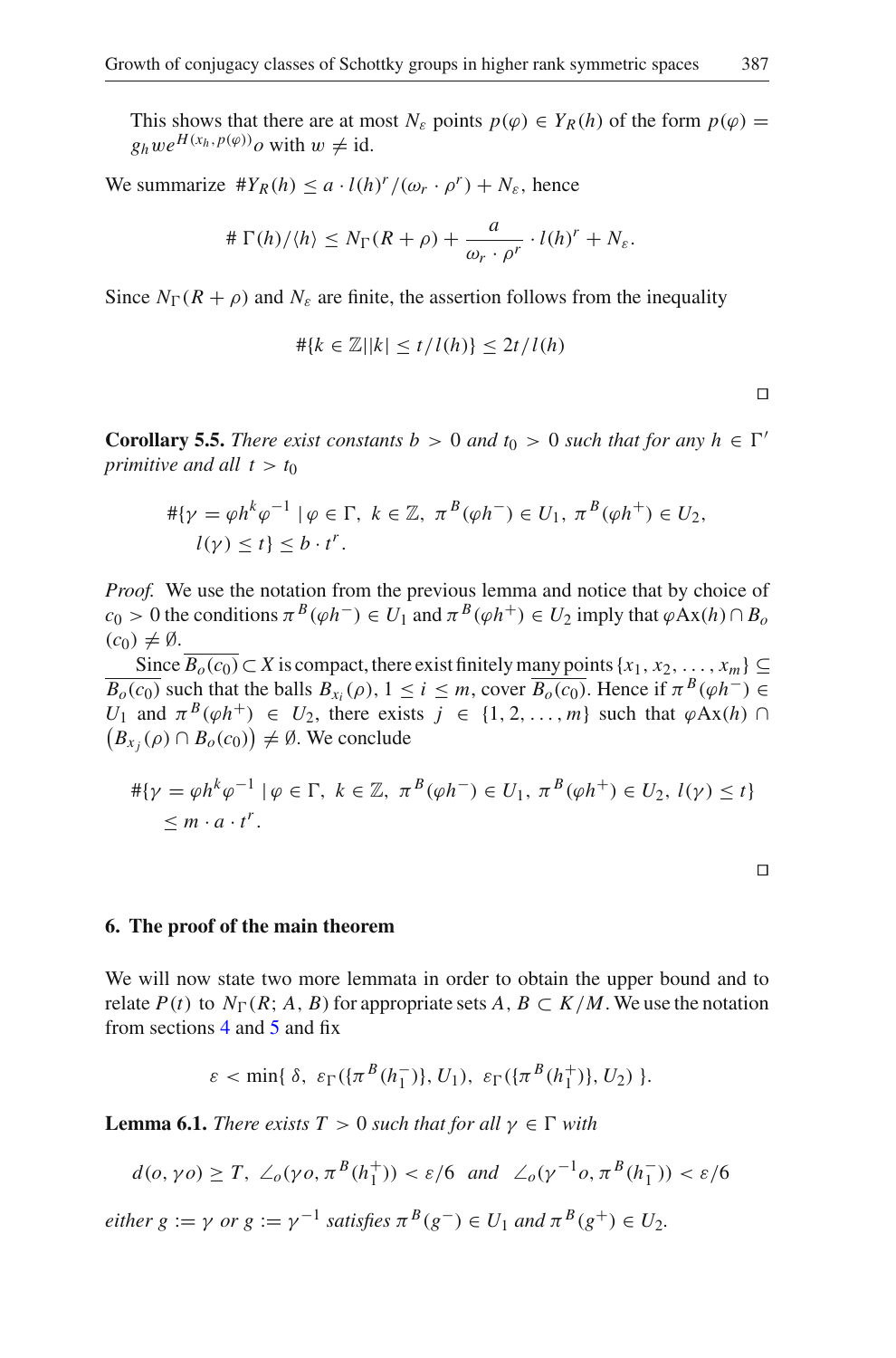$\Box$ 

*Proof.* If  $\gamma \in \Gamma$  satisfies  $\angle_o(\gamma o, \pi^B(h_1^+)) < \varepsilon/6$  and  $\angle_o(\gamma^{-1} o, \pi^B(h_1^-)) < \varepsilon/6$ , then there exist  $\xi^{-}$ ,  $\xi^{+} \in \partial X^{reg}$  with  $\pi^{B}(\xi^{-}) = \pi^{B}(h_{1}^{-})$ ,  $\pi^{B}(\xi^{+}) = \pi^{B}(h_{1}^{+})$ ,  $\angle$ <sub>*o*</sub>( $\gamma$ <sup>-1</sup>*o*,  $\xi$ <sup>-</sup>) <  $\varepsilon$ /4 and  $\angle$ <sub>*o*</sub>( $\gamma$ *o*,  $\xi$ <sup>+</sup>) <  $\varepsilon$ /4. Moreover, there exists *R* > 0 with the property that for every such  $\gamma$  with  $d(o, \gamma o) \geq R$ , and for all  $x \in \overline{B_o(c_0)}$  we have

$$
\angle_x(\gamma o, \xi^+) < \varepsilon/3, \angle_o(\gamma^{-1}x, \xi^-) < \varepsilon/3, \angle_x(\gamma^{-1}o, \xi^-) < \varepsilon/3
$$
\nand\n
$$
\angle_o(\gamma x, \xi^+) < \varepsilon/3.
$$

Let  $kM \in \overline{U_1} \subset U'_1$  arbitrary, and  $\zeta \in \text{Vis}^\infty(\xi^+)$  such that  $\pi^B(\zeta) = kM$ . Denote  $x \in X$  the orthogonal projection of *o* to the unique flat containing both  $\zeta$  and  $\xi^+$ in its boundary. Then  $d(o, x) < c_0$  by definition of  $c_0$ , and we have  $\angle_x(\gamma o, \zeta) =$  $\pi - \angle_x(\gamma o, \xi^+) > \pi - \varepsilon/3$ . From  $\angle_{\gamma o}(\zeta, x) + \angle_x(\gamma o, \zeta) \leq \pi$  we therefore obtain

$$
\angle_o(\gamma^{-1}\zeta,\gamma^{-1}x)=\angle_{\gamma o}(\zeta,x)\leq \pi-\angle_x(\gamma o,\zeta)<\varepsilon/3,
$$

hence  $\angle_{\rho}(\gamma^{-1}\zeta,\xi^{-}) \leq \angle_{\rho}(\gamma^{-1}\zeta,\gamma^{-1}x) + \angle_{\rho}(\gamma^{-1}x,\xi^{-}) < 2\varepsilon/3$ .

We now let  $T \geq R$  such that every  $\gamma \in \Gamma$  with  $d(o, \gamma o) \geq T$  satisfies  $\angle(H(o, \gamma o), P_{\Gamma}) \le \varepsilon/12$ . We write  $\xi^{-} = (k^{-}, H)$ , where  $k^{-}M = \pi^{B}(h_{1}^{-})$ and  $H \in \mathfrak{a}_1^+$  is the direction of  $\xi^-$ . If  $H \in P_\Gamma$ , then  $\gamma^{-1}\zeta \in H_\Gamma^{\varepsilon}(\{\pi^B(h_1^-)\})$ , hence<br>by choice of  $\varepsilon$  we have  $\pi^B(\gamma^{-1}\zeta) = \gamma^{-1}kM \in H$ . by choice of  $\varepsilon$  we have  $\pi^{B}(\gamma^{-1}\zeta) = \gamma^{-1}kM \in U_1$ .

If  $H \notin P_{\Gamma}$  we choose  $H' \in P_{\Gamma}$  such that  $\angle (H(o, \gamma^{-1}o), P_{\Gamma}) = \angle (H(o, \gamma^{-1}o),$ *H'*). Then for  $\eta^- := (k^-, H')$  and  $\gamma \in \Gamma$  with  $d(o, \gamma o) \geq T$  we estimate

$$
\angle_o(\xi^-, \eta^-) = \angle(H, H') \le \angle(H, H(o, \gamma^{-1}o)) + \angle(H(o, \gamma^{-1}o), H')
$$
  

$$
\le \angle_o(\xi^-, \gamma^{-1}o) + \angle(H(o, \gamma^{-1}o), P_\Gamma) < \frac{\varepsilon}{4} + \frac{\varepsilon}{12} = \frac{\varepsilon}{3}.
$$

We conclude that  $\angle_o(\gamma^{-1}\zeta,\eta^{-}) \leq \angle_o(\gamma^{-1}\zeta,\xi^{-}) + \angle_o(\xi^{-},\eta^{-}) < 2\varepsilon/3 + \varepsilon/3 =$  $\varepsilon$ , hence also  $\pi^{B}(\gamma^{-1}\zeta) = \gamma^{-1}kM \in U_1$ . This proves  $\gamma^{-1}\overline{U_1} \subseteq U_1$ .

Analogously we can show that  $\gamma \overline{U_2} \subseteq U_2$ . Since both  $U_1$  and  $U_2$  are contractible, Brouwer's fixed point theorem implies that  $\gamma$  possesses fixed points in  $U_1$  and  $U_2$ . Since every element in  $\Gamma$  is regular axial by Proposition [4.1,](#page-6-0) the attractive and repulsive fixed point  $\gamma^+$ ,  $\gamma^-$  are contained in the regular boundary. The assertion now follows from the fact that

Fix<sup>B</sup>(
$$
\gamma
$$
)  $\cap \bigcup_{i=1}^{2l} U_i = {\pi^B(\gamma^+), \pi^B(\gamma^-)}.$ 

<span id="page-14-0"></span>The following lemma will be crucial for the upper bound in our main theorem. It holds for any finitely generated free and discrete isometry group of a Hadamard manifold, hence in particular for our Schottky groups acting on a symmetric space of arbitrary rank. Notice that if  $\Gamma = \langle h_1, h_2, \dots, h_l \rangle$  is a free group, then every element  $\gamma \in \Gamma$  can be written uniquely as  $\gamma = s_1 s_2 \dots s_n$  with letters  $s_i \in S :=$  $\{h_1, h_1^{-1}, \ldots, h_l, h_l^{-1}\}$  such that  $s_{i+1} \neq s_i^{-1}$  for  $1 \leq i \leq n-1$ . We say that  $\gamma$  is cyclically reduced if  $s_n \neq s_1^{-1}$ .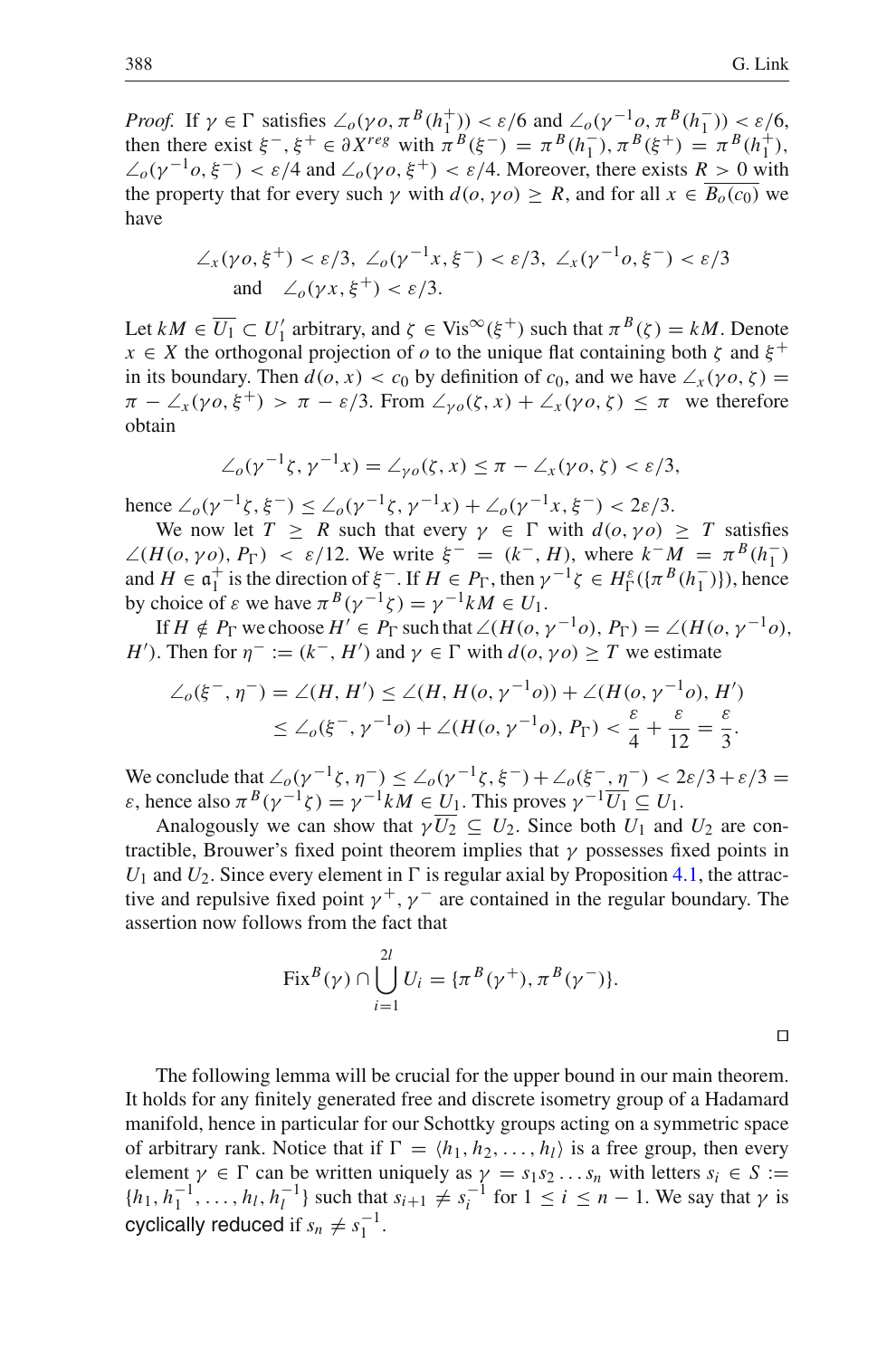**Lemma 6.2.** *Put d* := max{ $d(o, h_i o)$  | 1 < *i* < *l*}*. Then for any*  $\gamma \in \Gamma$  *there exist at least*  $[l(\gamma)/d - 2]$  *different cyclically reduced conjugates of*  $\gamma$ *.* 

*Proof.* We write  $\gamma \in \Gamma$  as above, i.e.  $\gamma = s'_1 s'_2 \cdots s'_m$  with  $s'_i \in S$  and  $s'_{i+1} \neq$  $(s_i')^{-1}$  for  $1 \le i \le m - 1$ . If  $s'_1 = (s'_m)^{-1}$ , we conjugate  $\gamma$  by  $(s'_1)^{-1}$  and get  $\gamma^{\prime} = s_2^{\prime} s_3^{\prime} \cdots s_{m-1}^{\prime}$ . Repeating this procedure as long as possible, we obtain a conjugate  $\gamma(1) = s_1 s_2 \cdots s_n$  of  $\gamma$  such that  $s_1 \neq s_n^{-1}, n \leq m$ .

For  $2 \le j \le n$  we put  $\gamma(j) := s_j s_{j+1} \cdots s_n s_1 \cdots s_{j-1}$ . Then  $\gamma(j)$  is conjugate to  $\gamma$ (1) by  $u(j) := (s_1 s_2 \cdots s_{j-1})^{-1}$ , and  $\gamma$ (*j*) is different from  $\gamma$ (*i*) for  $i \neq j$ because there are no relations in  $\Gamma$ . Since all elements  $\gamma(j)$ ,  $1 \leq j \leq n$ , are cyclically reduced by construction, there exist at least *n* − 1 different cyclically reduced conjugates of  $\gamma$ .

In order to relate *n* to  $l(\gamma)$ , we remark that

$$
l(\gamma) = l(\gamma(1)) \leq d(o, \gamma(1)o)
$$
  
\n
$$
\leq d(o, s_1 o) + d(s_1 o, s_1 s_2 o) + \dots + d(s_1 s_2 \cdots s_{n-1} o, \gamma(1)o)
$$
  
\n
$$
= d(o, s_1 o) + d(o, s_2 o) + \dots + d(o, s_n o) \leq n \cdot \max_{s \in S} d(o, s o) = n \cdot d,
$$

hence  $n \ge l(\gamma)/d$ .

The following statement due to Y. Benoist will finally give the upper bound. Recall Definition [2.1](#page-3-0) and the definition of the translation vector of an axial isometry from the beginning of Sect. [3.](#page-4-0)

**Proposition 6.3** ([\[2](#page-17-12), Sect. 4.1]). Let  $\Gamma$  < Isom<sup>o</sup>(*X*) be a Schottky group of a glob*ally symmetric space X as described in Sect.* [4.](#page-6-1) Then there exists a constant  $M > 0$ *such that every cyclically reduced element*  $\gamma \in \Gamma$  *satisfies*  $\|L(\gamma) - H(o, \gamma o)\|$  < *M.*

Since  $||H(o, \gamma o)|| = d(o, \gamma o)$  and  $||L(\gamma)|| = l(\gamma)$ , this proposition implies in particular that every cyclically reduced element  $\gamma \in \Gamma$  satisfies

$$
l(\gamma) \le d(o, \gamma o) \le ||H(o, \gamma o) - L(\gamma) + L(\gamma)|| \le M + l(\gamma).
$$
 (9)

<span id="page-15-0"></span>**Theorem 6.4.** *Let M be a locally symmetric space of noncompact type and rank*  $r \geq 1$  with universal Riemannian covering manifold X and fundamental group iso*morphic to a Schottky group*  $\Gamma \subset \text{Isom}(X)$  *as in Sect.* [4.](#page-6-1) Then there exist constants  $a > 1$  *and*  $t_0 > 0$  *such that for all t*  $> t_0$ 

$$
\frac{1}{a \cdot t^r} \cdot e^{\delta(\Gamma)t} \le P(t) \le \frac{a}{t} \cdot e^{\delta(\Gamma)t}.
$$

*Proof.* For the proof of the upper bound, we let  $t \geq 2 + 4d$  with  $d > 0$  as in Lemma [6.2](#page-14-0) and consider a conjugacy class  $[\gamma]$  with  $t - 1 \le l([\gamma]) < t$ . By Lemma [6.2](#page-14-0) there exist at least  $\frac{t}{2d}$  different cyclically reduced elements representing [ $\gamma$ ] with translation length equal to  $l([\gamma])$ , hence

$$
\Delta P(t) := P(t) - P(t-1) \le \frac{2d}{t} \cdot #\{\gamma \in \Gamma | \gamma \text{ cyclically reduced},\}
$$
  

$$
l(\gamma) \in [t-1, t)\}.
$$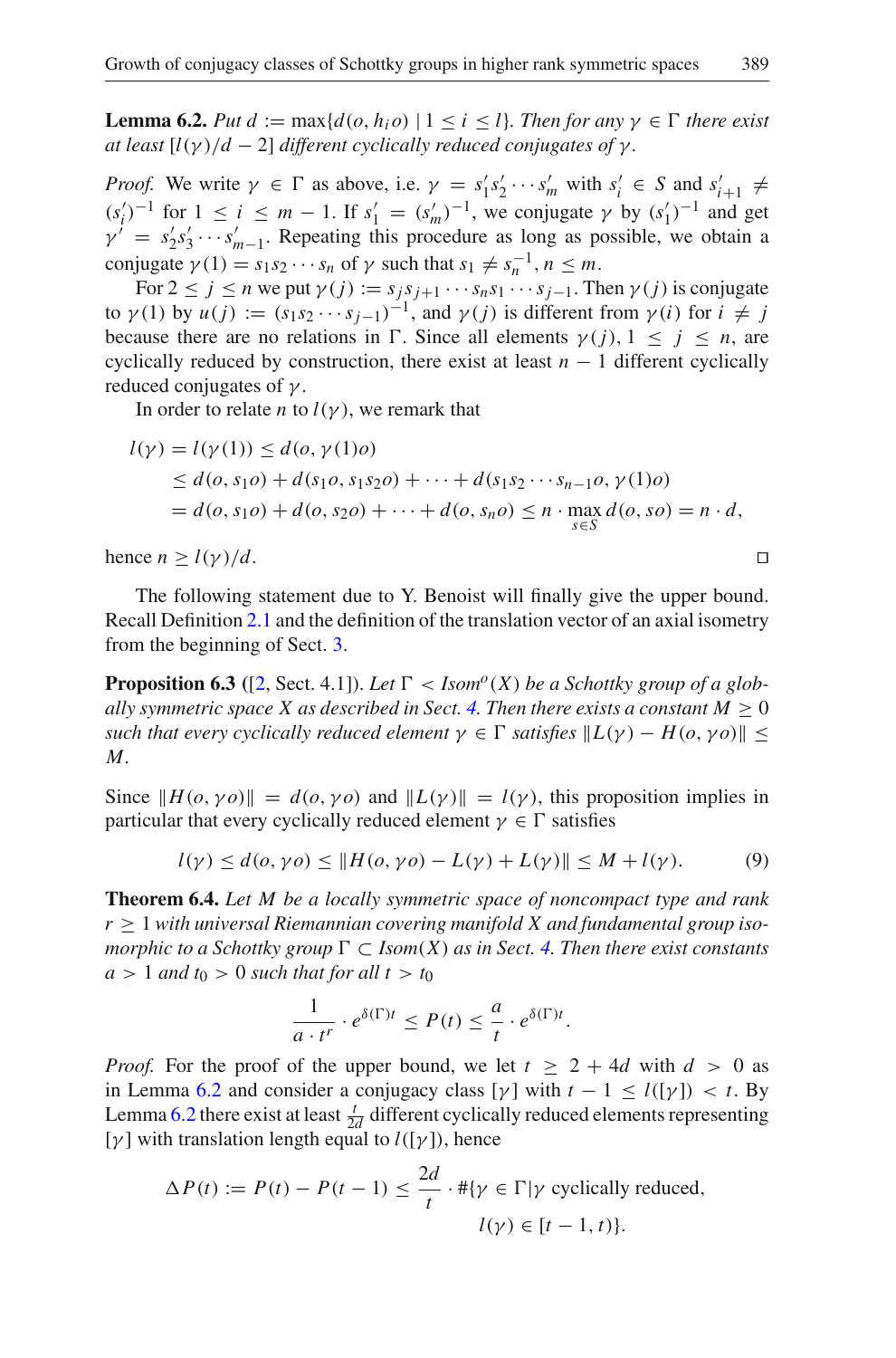Moreover, the estimate [\(9\)](#page-15-0) implies

 $\#\{\gamma \in \Gamma | \gamma \text{ cyclically reduced}, l(\gamma) \in [t-1, t)\} \leq N_{\Gamma}(t+M) \leq be^{\delta(\Gamma)(t+M)}$ by [\(2\)](#page-7-1). We summarize

$$
\Delta P(t) \le \frac{b'}{t} e^{\delta(\Gamma)t} \qquad \text{for some constant } b' > 0.
$$

Now Lemma 3.2 in [\[4](#page-17-21)] states that for all  $n \in \mathbb{N}$  and  $a > 0$ 

$$
\sum_{k=1}^{n} \frac{e^{ak}}{k} \le \text{const} \cdot \frac{e^{an}}{n}.
$$

So for  $n \in \mathbb{N}$  with  $n \geq 2 + 4d$  we have

$$
P(n) = \sum_{k=1}^{n} \Delta P(k) \le b' \sum_{k=1}^{n} \frac{e^{\delta(\Gamma)k}}{k} \le \text{const} \cdot \frac{e^{\delta(\Gamma)n}}{n},
$$

which implies the upper bound.

To obtain the lower bound, we let  $U_1, U_2 \subset K/M$  be the neighborhoods of  $\pi^{B}(h_{1}^{-})$ ,  $\pi^{B}(h_{1}^{+})$  as in Sect. [4.](#page-6-1) Then by Lemma [6.1,](#page-13-0) there exist  $\varepsilon > 0$  and  $T > 0$ such that for any  $t > T$  we have

$$
\begin{aligned} &\# \{ \gamma \in \Gamma | T \le d(o, \gamma o) < t, \ \angle_o(\gamma o, \pi^B(h_1^+)) < \varepsilon, \ \angle_o(\gamma^{-1} o, \pi^B(h_1^-)) < \varepsilon \} \\ &\le \# \{ \gamma \in \Gamma | d(o, \gamma o) < t, \ \pi^B(\gamma^{-}) \in U_1, \ \pi^B(\gamma^{+}) \in U_2 \} \le \# \{ \gamma \in \Gamma' | l(\gamma) \le t \}, \end{aligned}
$$

where we applied the inequality  $l(\gamma) \leq d(o, \gamma o), \gamma \in \Gamma$ , in the last step. Hence using the notation of [\(4\)](#page-7-4) and putting

$$
A := \pi^{B}(H_{\Gamma}^{\varepsilon}(\{\pi^{B}(h_{1}^{+})\})) \subset U_{2}, \quad B := \pi^{B}(H_{\Gamma}^{\varepsilon}(\{\pi^{B}(h_{1}^{-})\})) \subset U_{1},
$$

we obtain

$$
\#\{\gamma \in \Gamma' | l(\gamma) \leq t\} \geq N_{\Gamma}(t; A, B) - N_{\Gamma}(T; A, B).
$$

From Corollary [5.5](#page-13-1) and Proposition [4.3](#page-7-0) we conclude that for  $t > T_0 := \max\{T, R_0\}$ 

$$
P(t) \geq #\{[\gamma]|\gamma \in \Gamma' \text{ with } l([\gamma]) \leq t\} \geq \frac{1}{b \cdot t^r} \cdot #\{\gamma \in \Gamma' | l(\gamma) \leq t\}
$$

$$
\geq \frac{1}{b \cdot t^r} \left(\frac{1}{a} \cdot e^{\delta(\Gamma)t} - a \cdot e^{\delta(\Gamma)T_0}\right),
$$

which proves that the lower bound holds for  $t$  sufficiently large.